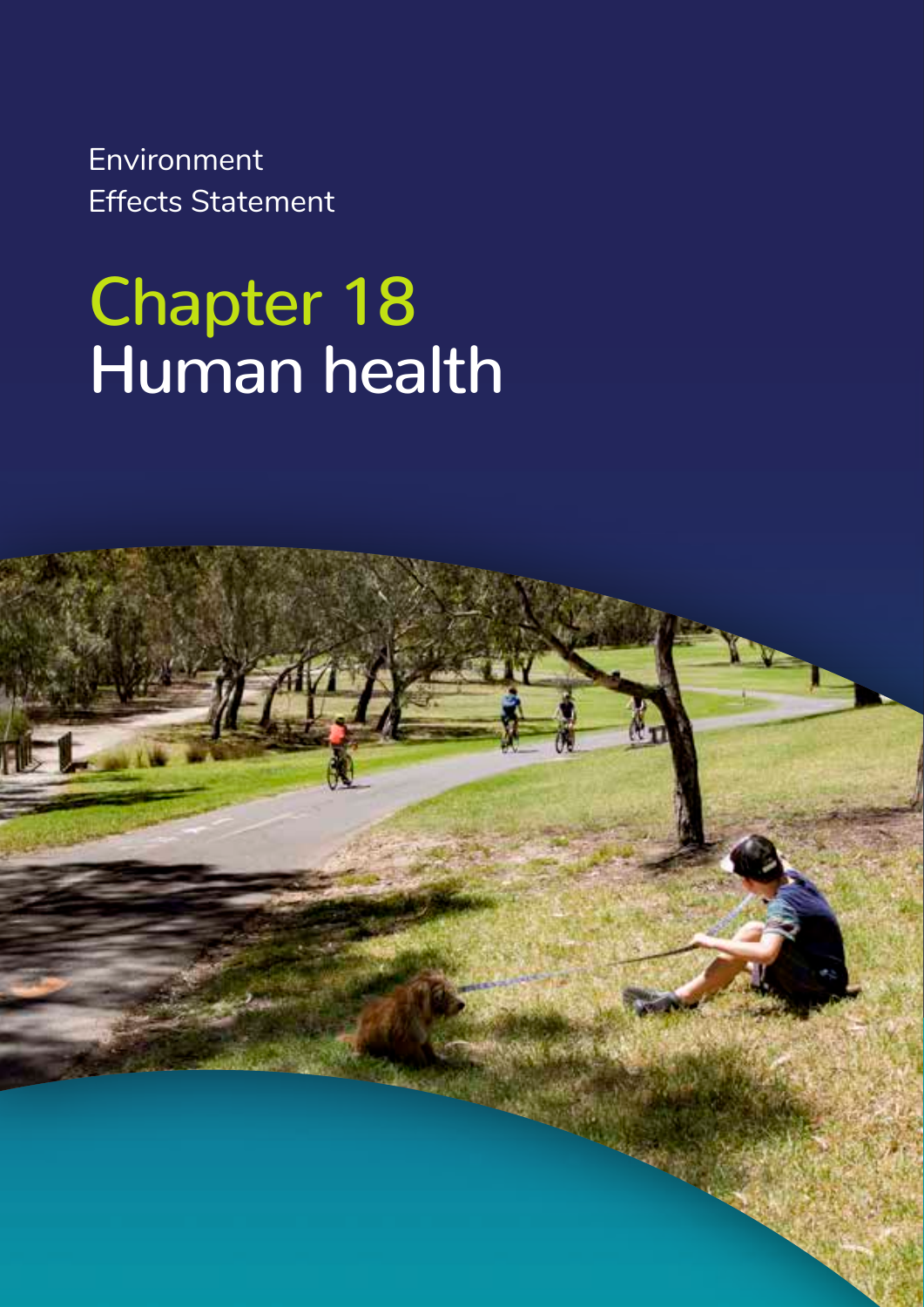# Chapter 18 Human health

This chapter provides an assessment of the human health impacts associated with the construction and operation of North East Link. This chapter is based on the impact assessment presented in Technical report J – Human health.

North East Link would be constructed and operate within a highly urbanised area that includes long-established and diverse neighbourhoods and communities. The predicted changes to noise and vibration and air quality and the social changes anticipated have the potential to influence the health and wellbeing of the community.

The EES scoping requirements set out the following evaluation objectives:

#### **What is human health?**

The World Health Organisation defines health as 'a (dynamic) state of complete physical, mental and social wellbeing and not merely the absence of disease or infirmity'.

- **Health, amenity and environmental quality**  To minimise adverse air quality, noise and vibration effects on the health and amenity of nearby residents, local communities and road users during both construction and operation of the project
- **Social, business, land use and infrastructure**  To manage effects of the project on land use and the social fabric of the community with regard to wellbeing, community cohesion, business functionality and access to goods, services and facilities.

To assess the potential effects of the project on the health and wellbeing of residents, the local community and road users, a health impact assessment was undertaken. The assessment included consideration of changes in noise and vibration levels, air quality changes and social changes.

Other aspects closely related to the human health evaluation objectives include air quality, noise, vibration, land use, business and social impacts. These are addressed in the following chapters and reports:

- Chapter 10 and Technical report  $B Air$  quality
- Chapter 11 and Technical report C Surface noise and vibration
- Chapter 12 and Technical report D Tunnel vibration
- Chapter 13 and Technical report E Land use planning
- Chapter 14 and Technical report F Business
- Chapter 17 and Technical report I Social.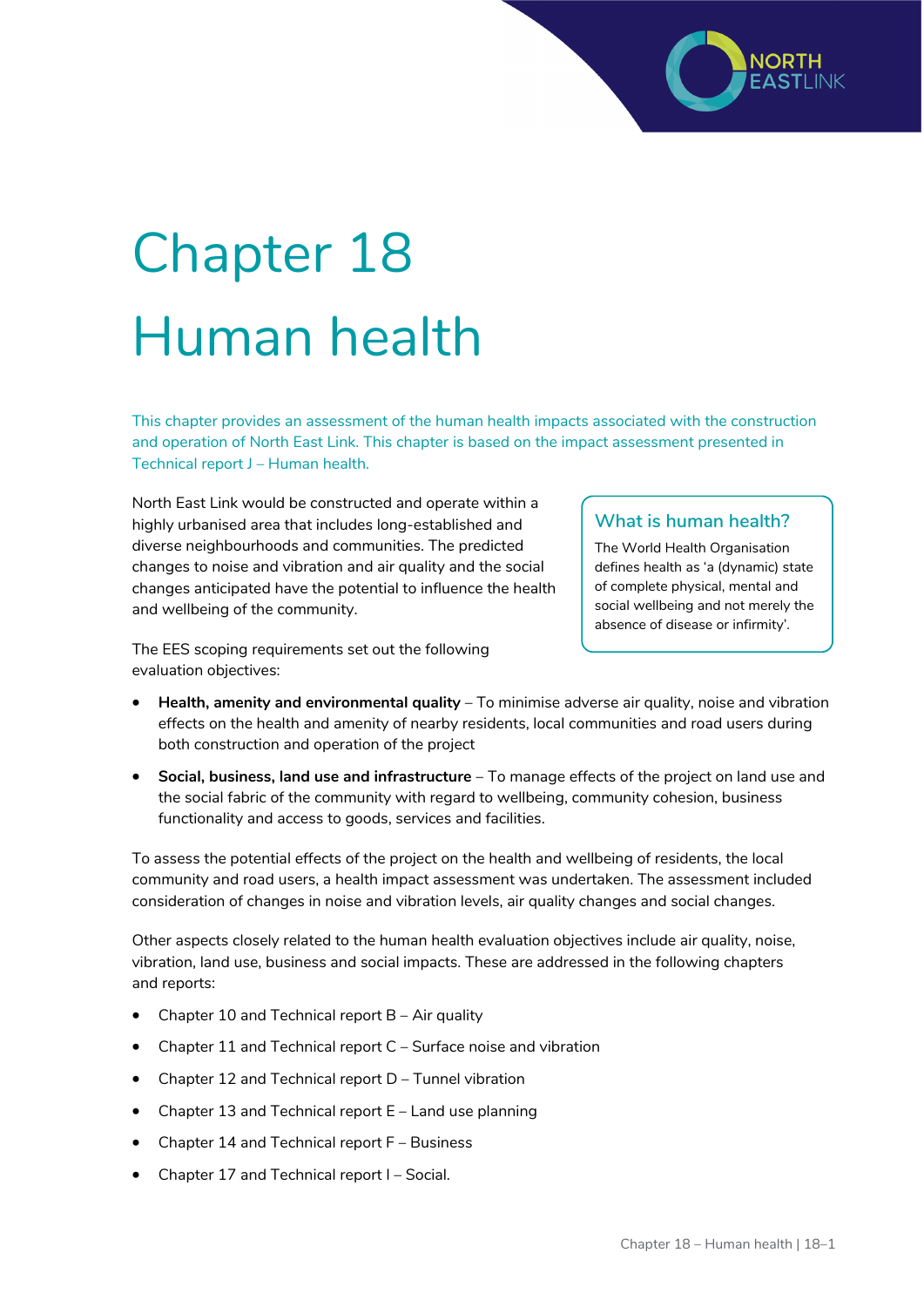## **18.1 Method**

Informed by the risk assessment described in Chapter 4 – EES assessment framework, the health impact assessment involved the following key tasks:

- A review of relevant national, state and local legislation and policy
- A study area for human health was established the study area comprised an assessment of local government areas and suburbs that North East Link would intersect

The assessment of health impacts resulting from changes to air quality considered the study area for the air quality impact assessment as described in Chapter 10 – Air quality. The assessment of health impacts resulting from changes to noise and vibration levels considered the study area for the surface noise and vibration assessment as described in Chapter 11 – Surface noise.

- The existing conditions were characterised, including the population profile and existing health of the population
- The Victorian Environment Protection Authority (EPA Victoria) and the Victorian Department of Health and Human Services (DHHS) were consulted
- The potential health impacts during the project's construction and operation of the project were assessed – this included consideration of:
	- Changes in noise and vibration within the community

#### **What are the risk categories?**

Risk levels were categorised as very low, low, medium, high or very high. When an impact is a known consequence of the project, the rating is indicated as 'planned'. The results of the risk assessment were used to prioritise the focus of the impact assessments.

- Changes in air quality within the local community related to the emissions from the tunnel ventilation structures
- Changes in air quality related to changes in emissions from major surface roads
- Exposure of vehicle occupants to air emissions present within the tunnel during operation
- Potential for exposure to contaminated land
- Health implications of social changes related to construction and operation of North East Link

Further detail on the assessment approach is provided in Section 18.2 below.

• Environmental Performance Requirements (EPRs) were developed in response to the impact assessment – Refer to Chapter 27 – Environmental management framework for the full list of EPRs.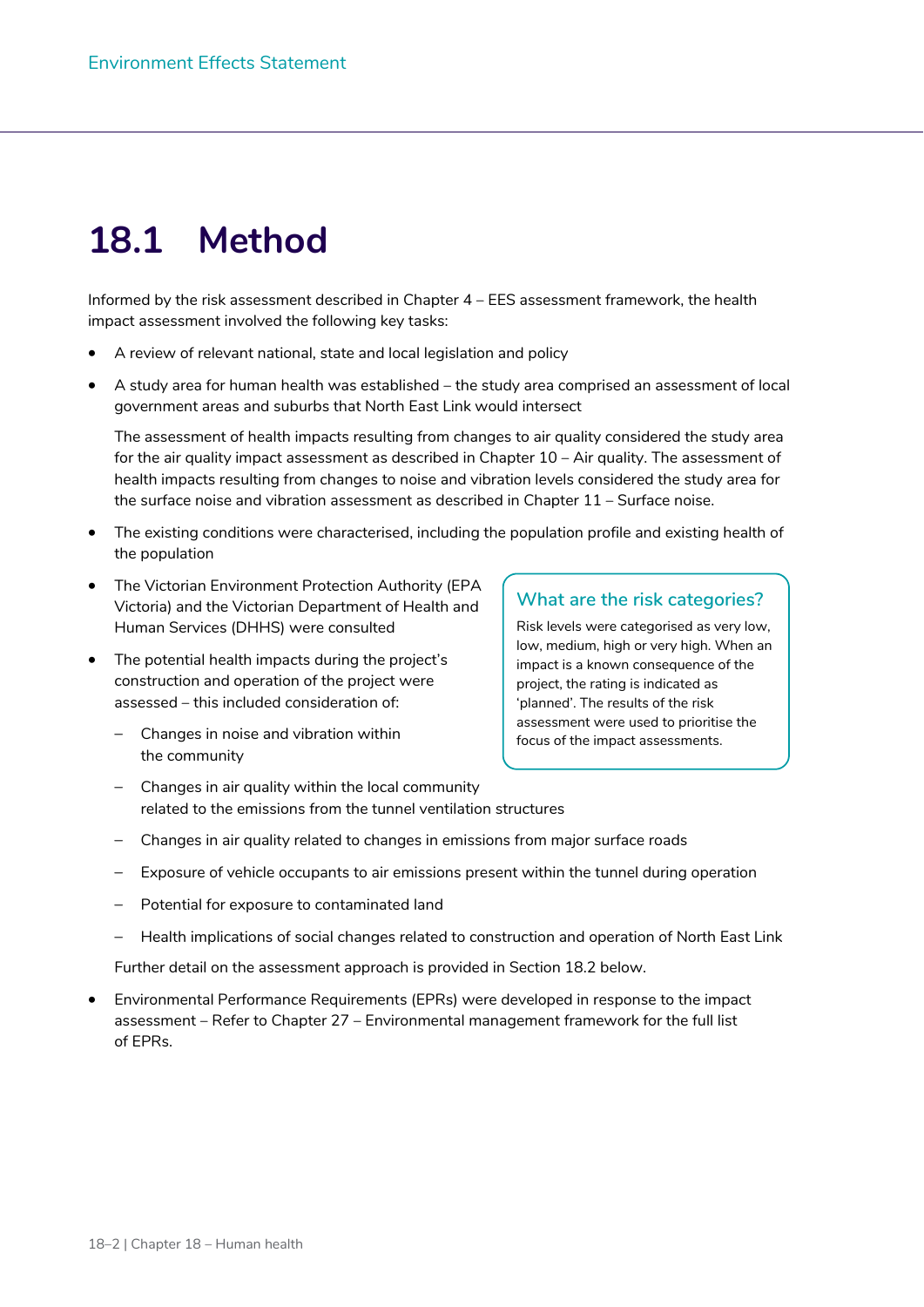

## **18.2 Approach to assessing health impacts**

This section summarises the approach for assessing health impacts. Further detail is provided at the Appendices of Technical report J – Human health.

The focus of the health impact assessment is to assess the project's benefits and any adverse impacts on the local community and users of the project by comparing the project's construction and operation with a 'no project' scenario.

A number of approaches to assessing health impacts were undertaken in response to the available guidelines and literature. Where health-based guidelines were available for air quality and noise and vibration, air or noise modelling results were compared against these guidelines. In instances where there was no threshold for adverse health effects, a risk assessment was undertaken. Qualitative assessments were undertaken for construction risks and potential health impacts associated with social changes.

The area of mental health, and the interconnections between physical health and mental health, is highly complex both at a community level as well as on an individual level. As a result of this complexity, this assessment has focused on and provided a qualitative assessment of the key aspects of mental health that may be impacted by the project, namely changes in stress and anxiety.

#### **18.2.1 Assessing health impacts from changes in noise and vibration**

The assessment of health impacts related to noise and vibration was based on the assessment provided in Chapter 11 – Surface noise and vibration. The assessment of health impacts related to the operation of the project involves the quantification of health risks and impacts resulting from changes in noise. The assessment considered the project-specific noise targets as well as proposed noise mitigation measures, specifically noise walls. The assessment considered the available data relating to health effects associated with exposure to noise, including guidance from the World Health Organisation (WHO) (2018). Health effects are specifically related to changes in road traffic noise. The key effects evaluated include mortality (that is, shortening of lifespan), cardiovascular effects (incidence of hypertension and ischaemic heart disease), noise annoyance and sleep disturbance.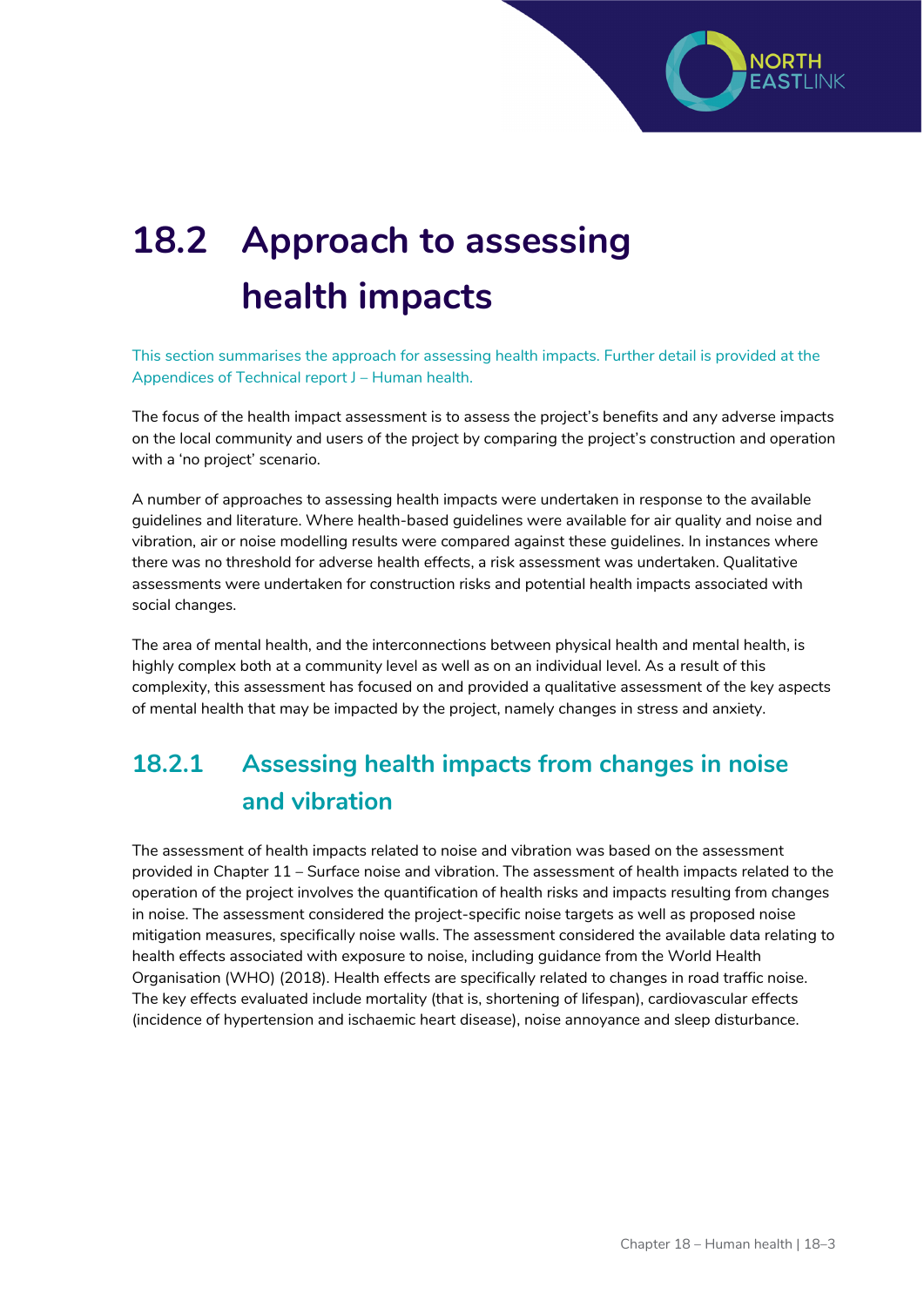The approach to assessing health impacts from noise and vibration were:

• Community/population health impacts were assessed on the basis of the change in population risk (for the population evaluated close to the project and related to key surface roads) and health incidence (change in the number of cases). There is very limited guidance available in relation to acceptability of community risks related to changes in noise. For the North East Link assessment, guidance developed for the evaluation of health impacts from changes in air quality available from the National Environment Protection Council (NEPC) was used. As such, the following were adopted:

#### Acceptable population risk for changes in noise levels  $\leq 1 \times 10^{-5}$

• Localised health impacts were calculated to assess the potential significance of maximum increases in noise due to the redistribution of local traffic. As this is a localised impact it is not possible to calculate an increased population incidence and the calculation of risk relates to a maximum localised risk, not a population risk. Due to limitations related to applying the exposureresponse functions to localised impacts, these localised risks are semi-quantitative and a risk management target has been adopted to identify where changes in localised impacts may be considered to be elevated and require mitigation. As such, the following was adopted:

#### Risk management level for localised risk for changes in noise levels ≥  $1 \times 10^{-4}$

• The assessment of changes in annoyance and sleep disturbance requires some consideration of what level of change may be of concern in terms of health, and complaints. The assessment presented has focused on the key measures of highly annoyed and highly sleep disturbed as prescribed by the WHO (2018). As such, the following were adopted:

#### **Acceptable change in population highly annoyed ≤ 5 per cent**

#### **Acceptable change in population highly sleep disturbed ≤ 3 per cent.**

Construction impacts have been addressed on the basis of a qualitative assessment, where potential impacts and the identification of relevant management measures to minimise noise and vibration impacts were evaluated.

#### **18.2.2 Assessing health impacts from changes in air quality**

The assessment of health impacts related to changes in air quality was based on the assessment presented in Chapter 10 – Air quality. The health impact assessment considered community health impacts, to inform the assessment of the health effects of the project, as well as localised health impacts, to inform management decisions in relation to the magnitude of localised impacts. Different approaches were employed for the assessment of construction and operation health impacts as follows.

#### **What are acute and chronic health impacts?**

'Acute' exposure refers to contact with a substance that occurs once and only for a short period of time, typically an hour or less, but may be up to 14 days.

'Chronic' exposure refers to contact with a substance that occurs repeatedly over a long time, with exposures occurring for more than 10 per cent of a lifetime.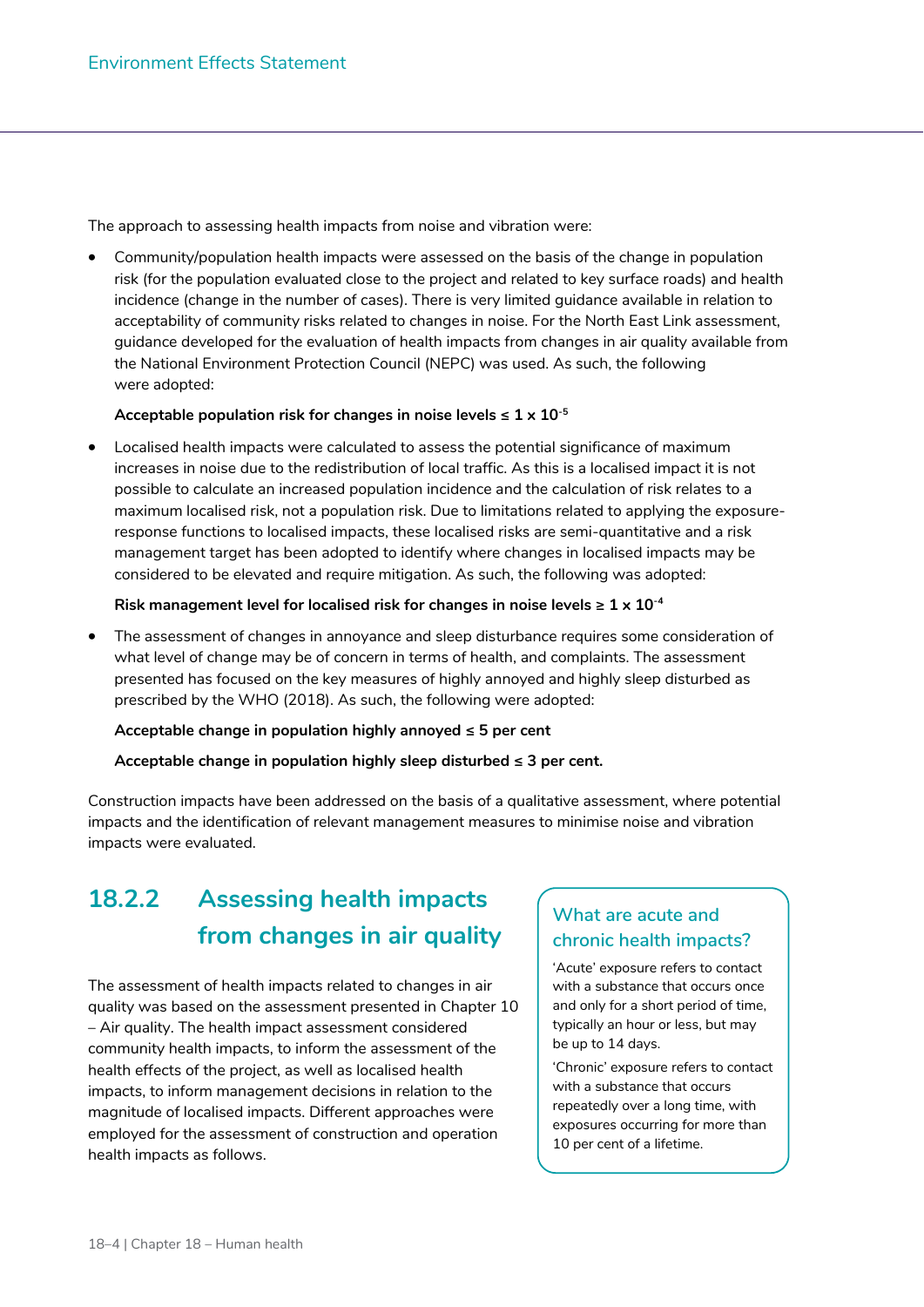

The assessment of operation impacts involved quantification of health risks and impacts resulting from changes in air quality, including:

- Assessment of potential cumulative (that is, background levels plus project contribution) acute and chronic health impacts from changes in air quality where health-based guidelines are available. This approach applies to a number of air toxics as well as carbon monoxide. This assessment has utilised current health-based criteria for acute and chronic exposures.
- Assessment of potential incremental lifetime carcinogenic risks from changes in concentrations of benzene, 1,3-butadiene, polycyclic aromatic hydrocarbons and diesel particulate matter. There are no specified thresholds for these carcinogens. As such, the risk of incremental lifetime risk of cancer was assessed adopting the following:

#### **Incremental carcinogenic risk, acceptable risk ≤ 1 x 10-6**

• Evaluation of the potential cumulative and incremental health impacts from changes in air quality related to nitrogen dioxide and particulates such as  $PM<sub>2.5</sub>$  and  $PM<sub>10</sub>$ . The assessment of exposures to changes in concentrations of nitrogen dioxide and particulate matter has considered exposureresponse relationships established from large epidemiological (population) studies. These studies have identified a number of key health-effects related to exposure to changes in nitrogen dioxide and particulate matter that include mortality (shortening of lifespan) and morbidity (increased hospitalisations and emergency department visits), particularly associated with cardiovascular and respiratory disease. These relationships are not established for the assessment of specific sources or localised impacts, such as the impacts from North East Link.

Community/population health impacts were assessed on the basis of the change in population risk (for the population close to the project and key nearby roads affected) and health incidence (change in the number of cases). There is very limited guidance available in relation to acceptability of community risks related to changes in nitrogen dioxide and particulate matter. For the North East Link assessment, guidance developed for the assessment of health impacts from changes in air quality available from the National Environment Protection Council (NEPC) was used. The following risk management level was adopted:

#### **Risk management level for population risk for changes in nitrogen dioxide and particulates**  $\geq 1 \times 10^{-5}$

Localised health impacts were calculated to assess the potential significance of maximum increases in nitrogen dioxide and particulate matter as a result of the redistribution of traffic and changes to traffic volumes. Localised health impacts refer to the potential impacts in specific locations, as compared with the impacts to a population. Due to limitations related to applying the exposure-response functions to localised impacts, these localised risks are semi-quantitative, where a risk management target has been adopted to identify where changes in localised impacts may be considered to be elevated and require mitigation. The following risk management level was adopted:

#### Risk management level for localised risk  $\geq 1 \times 10^{-4}$

Construction impacts have been addressed on the basis of a qualitative assessment, where potential impacts and the identification of relevant management measures to minimise impacts (including nuisance dust) were evaluated.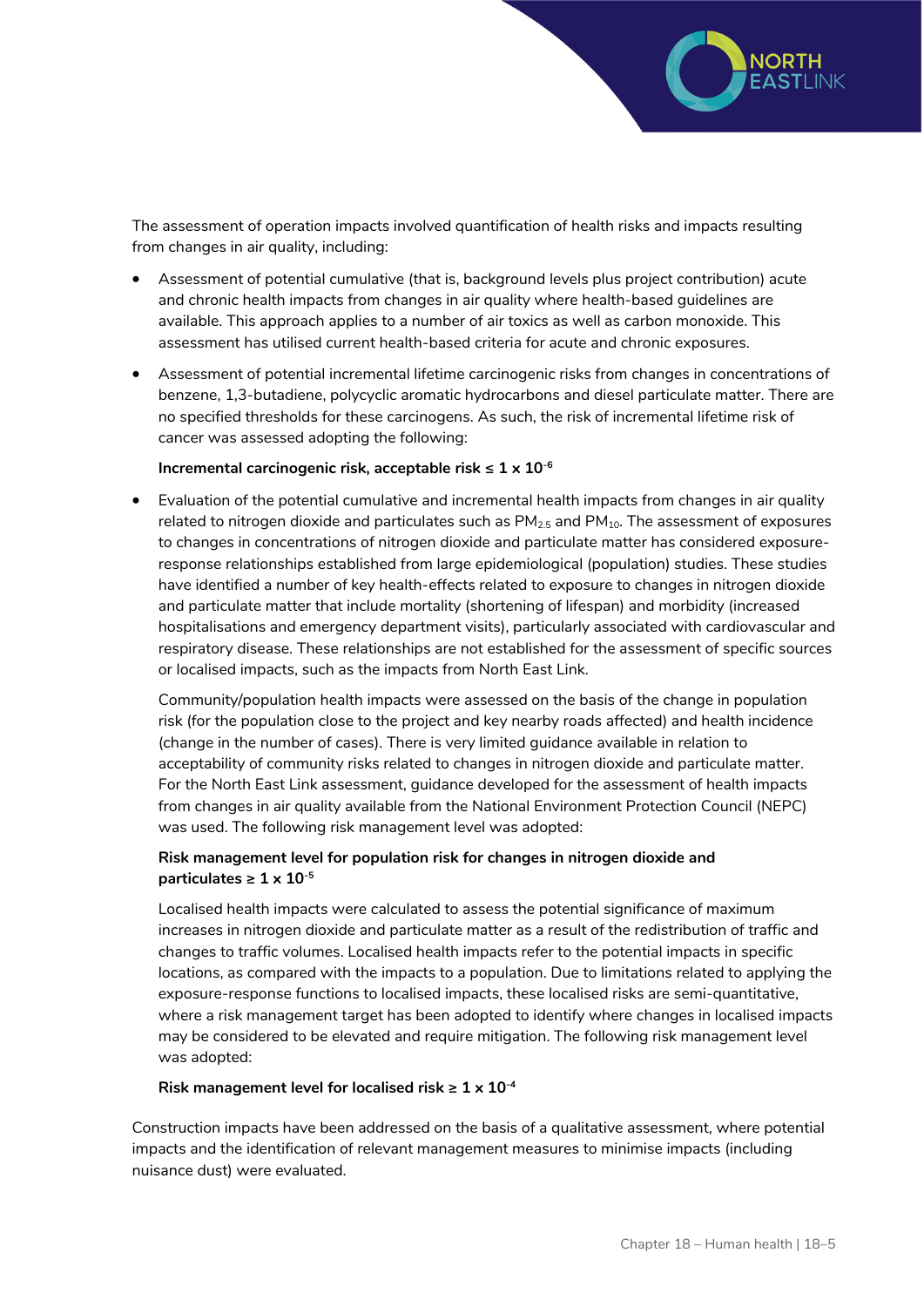#### **18.2.3 Assessing health impacts of social changes**

The assessment of health impacts related to social changes was based on the assessment presented in Chapter 17 – Social. The assessment of health impacts of social changes considered the construction and operation of the project.

This included a qualitative assessment of the social characteristics which have potential to affect the health of the community (positively or negatively). Changes in air quality, noise, traffic composition and movement, pedestrian and cycle access and safety, the availability of recreational uses, connectivity (or displacement) of the community, the availability of open space, the availability of tree canopy and the urban environment formed part of the assessment. The assessment of health impacts of social changes is qualitative and was informed by a range of published studies. The chapter only presents an assessment of the key potential social impacts, however a broader range has been considered as presented in Technical report J – Human health.

#### **18.2.4 Dealing with uncertainty**

The assessment of health risks and impacts incorporated data and information has uncertainty. To account for uncertainty, the assessment of health impacts was underpinned by a number of conservative inputs including:

- The assumptions adopted in modelling air quality and noise impacts
- The characterisation of exposure to changes in air quality and noise levels
- The exposure-response relationships used to assess health effects.

This means the health impact assessment for North East Link presents an overestimation of the potential health impacts, rather than an underestimation.

One important aspect is the composition of the vehicle fleet and the emissions profile of vehicles that has been assumed in the air modelling. The assessment has considered a conservative scenario where the air modelling uses vehicle emissions factors predicted for the year 2020 and a more realistic scenario that uses vehicle emissions factors predicted for 2025. The conservative approach that uses vehicle emission factors for 2020 does not take into account the improvements in vehicle technology and the progressive retirement of older vehicles that are anticipated to occur beyond this date, and after North East Link's opening.

The aim of this approach was to provide a more realistic representation of how emissions to air from vehicles during North East Link's operation could impact health, particularly in relation to emissions of nitrogen dioxide and particulate matter. The assessment of health impacts due to air quality changes as presented in Section 18.5.2 of this chapter presents findings for the conservative and realistic approaches to assessment.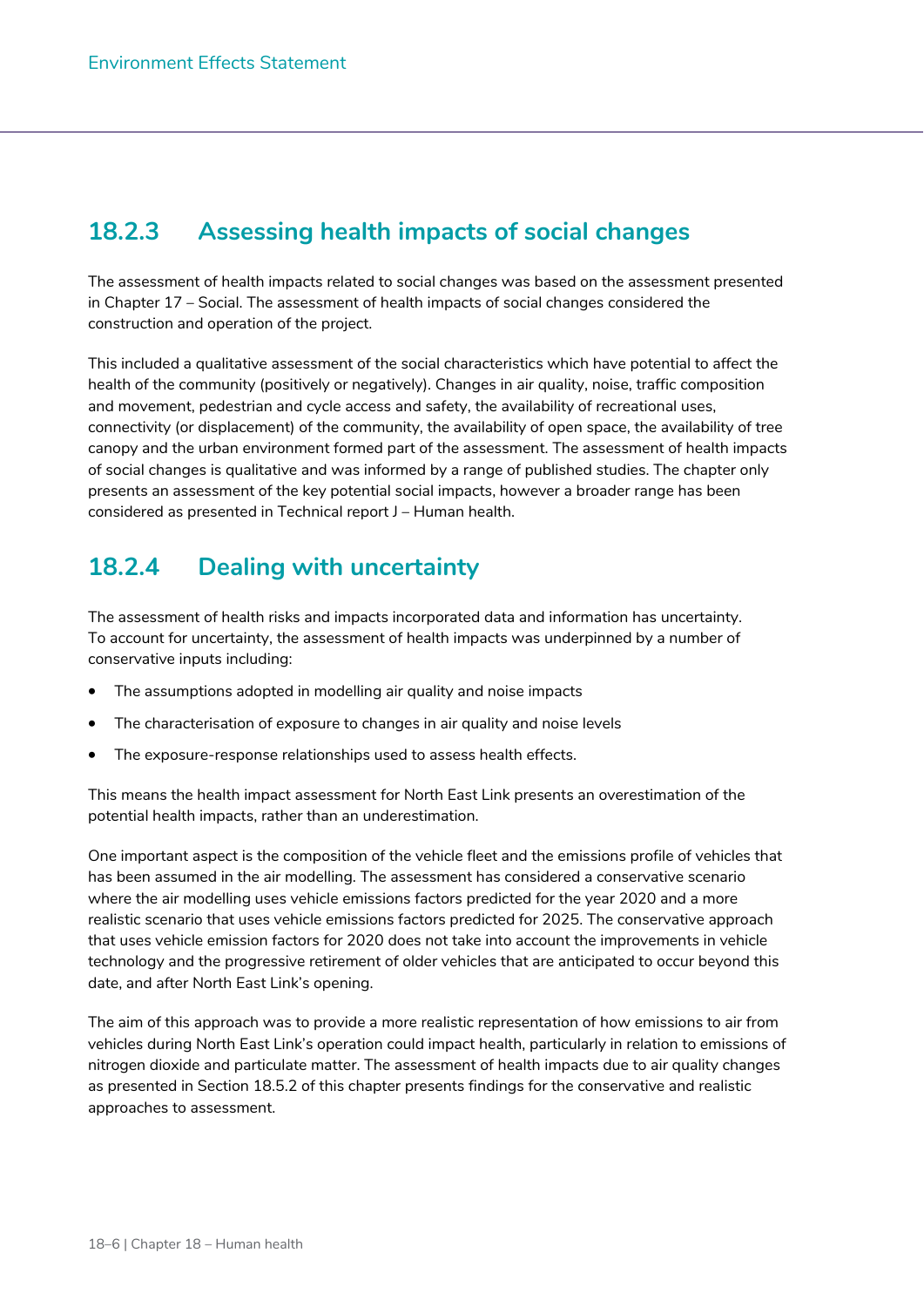

## **18.3 Existing conditions**

This section outlines the existing conditions of the North East Link study area that relate to human health. The social demographics and existing health trends are important when considering equity aspects of health for the project.

Much of the study area is residential in nature. A number of public conservation and recreation zones are located in the southern part of the project corridor. The study area also includes a number of areas noted to be of environmental significance and where vegetation is protected through planning overlays.

Existing conditions for air quality, noise and vibration and a profile of the existing community informing the social impact assessment are documented in Chapter 10 – Air quality, Chapter 11 – Surface noise, Chapter 12 – Tunnel vibration and Chapter 17 – Social.

#### **18.3.1 Population profile**

North East Link would extend from the M80 Ring Road (otherwise known as the Metropolitan Ring Road) in the north and extend along the Eastern Freeway in the south. The population in the suburbs directly affected by the project, as well as some adjacent suburbs that may also be affected by the project, were considered in the health impact assessment. Local government areas (municipalities) and suburbs included in the assessment were:

- Whittlesea, including the suburbs of Bundoora West, Bundoora North, Mill Park South, Thomastown and Lalor
- Nillumbik, including the suburb of Greensborough
- Banyule, including the suburbs of Bundoora, Greensborough, Watsonia North, Watsonia, Macleod, Yallambie, Rosanna, Viewbank, Heidelberg, Eaglemont, Ivanhoe East
- Manningham, including the suburbs of Bulleen, Doncaster, Doncaster East, Donvale, Nunawading
- Boroondara, including the suburbs of Balwyn North, Kew East and Kew
- Whitehorse, including the suburbs of Mont Albert North, Box Hill North, Blackburn North, Nunawading
- Yarra, including the suburbs of Alphington, Fairfield, Clifton Hill and Abbotsford.

#### **Population growth**

Significant population growth is predicted in the Yarra and Whittlesea municipalities with a lower rate of growth predicted in the other municipalities. Population growth can cause disproportionate increase in more sensitive and vulnerable populations, including young children and the elderly, in some areas. However these need to be considered in the context of the existing demographics.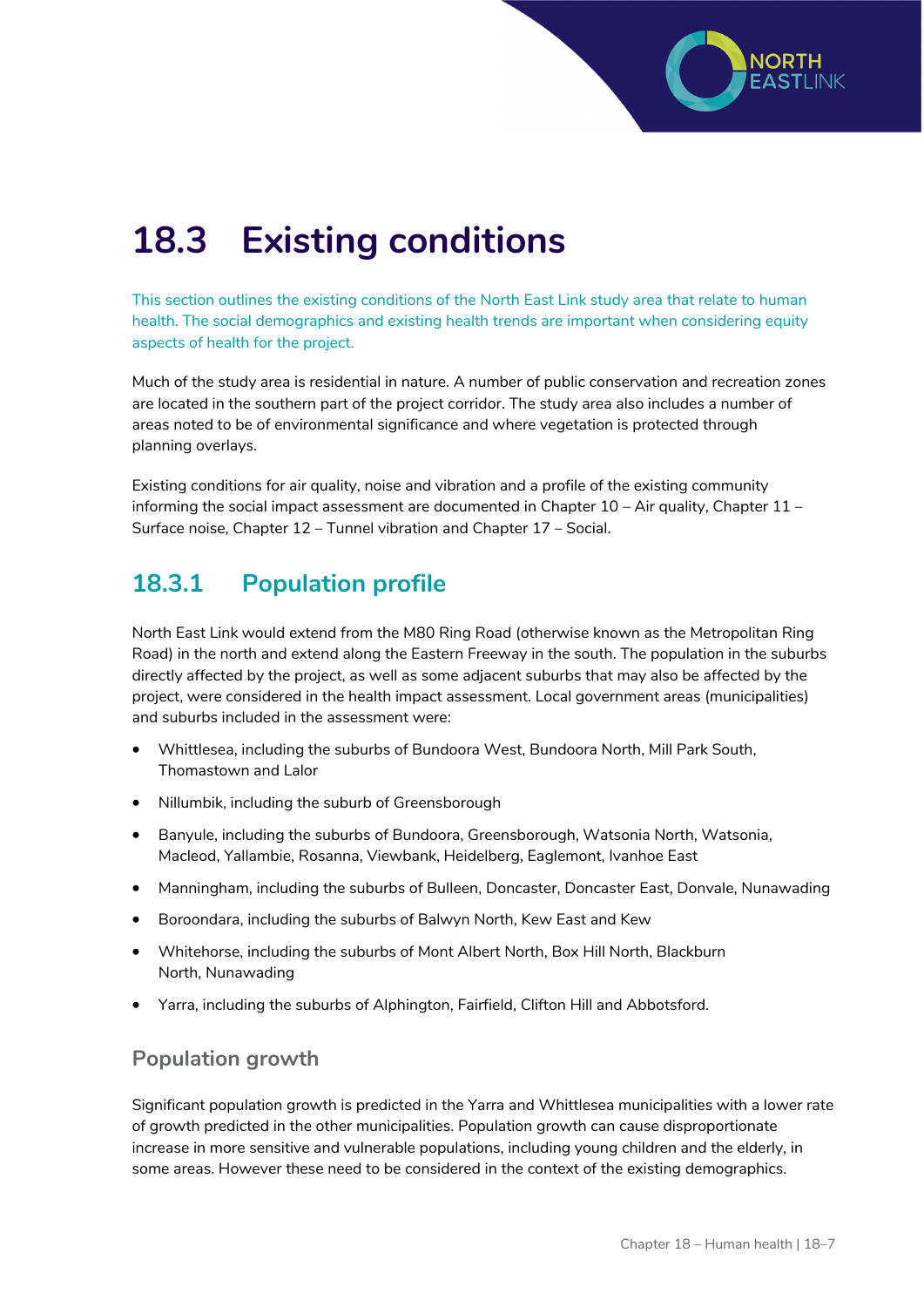#### **Demographics**

A selected range of demographic measures for the population of interest were compared with greater Melbourne. As described in Chapter 17 – Social, socio-economic advantage and disadvantage can be defined broadly in terms of people's access to material and social resources and their ability to participate in society. The demographic measures relating to socio economic advantage and disadvantage that were examined for this assessment included median age, household income, mortgage repayment and rent, average household size and the unemployment rate.

The Australian Bureau of Statistics' (ABS) Index of Relative Socio-economic Disadvantage (IRSAD) was considered as part of the assessment. This index summarises a range of information about the economic and social conditions of people and households in an area. The index indicates social advantage using a score out of 10, with a low score indicating greater disadvantage and a high score indicating relative lack of disadvantage.

Analysis of the demographic measures of the suburbs listed above indicated that all suburbs are in a position of relative social advantage, many lying at the highest decile of 10 in the ABS IRSAD. Bundoora and Watsonia were the lowest ranking of the identified suburbs, with a value of six.

#### **18.3.2 Existing health of the population**

The existing health of the population potentially impacted by North East Link has been considered as part of this assessment to determine if they would be particularly sensitive to changes associated with the project's construction or operation.

#### **Health behaviours**

To assess the existing health of the communities surrounding North East Link, a review of the health data for the municipalities of Banyule, Boroondara, Manningham, Nillumbik, Whitehorse, Whittlesea and Yarra was undertaken. The data demonstrated that for most of the health behaviours evaluated, the study area is statistically similar to that for Victoria.

There were however some statistically significant differences for particular health behaviours including:

- Lower prevalence of smoking in Whitehorse
- Lower prevalence of short-term risk from alcohol-related injury in Whittlesea and higher prevalence in Nillumbik and Yarra
- Lower prevalence of long-term risks from alcohol-related harm in Whittlesea and a higher prevalence in Boroondara and Nillumbik
- Lower prevalence of poor fruit and vegetable intake in Nillumbik
- Lower prevalence of sufficient physical activity in Whittlesea and higher prevalence in Boroondara
- Lower prevalence of overweight in Whitehorse and Yarra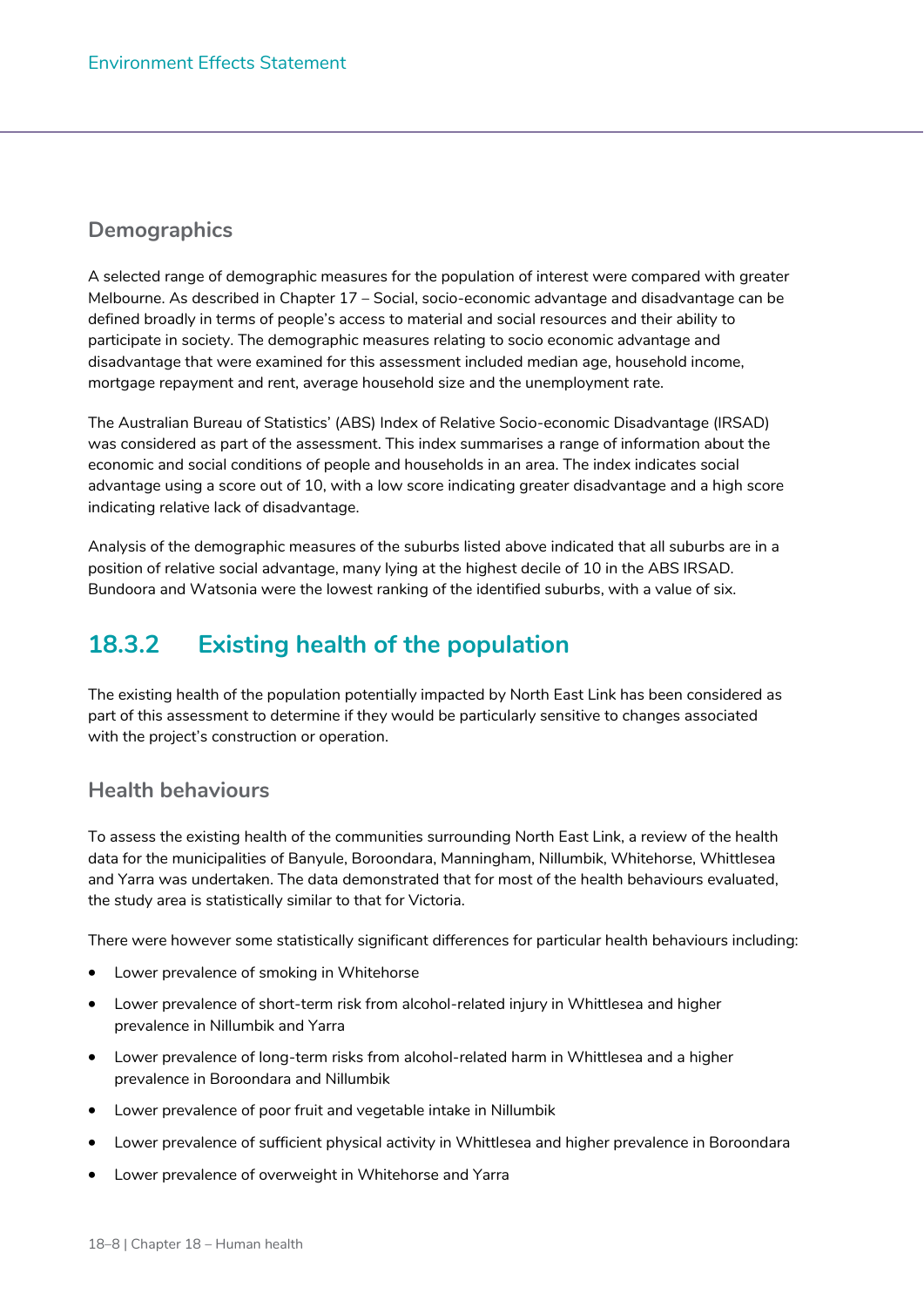

- Lower prevalence of obesity in Yarra
- Lower prevalence of high or very high psychological distress and fair or poor self-reported health in Nillumbik.

The data indicates the populations of some of the municipalities of interest undertake health related behaviours that are significantly more adverse than those for the wider Victorian population. Those behaviours particularly relate to alcohol consumption and physical activity.

#### **Prevalence of disease and hospitalisations**

A review of the available data in relation to mortality, the prevalence of disease and hospitalisation rates for the municipalities indicates that:

- For Banyule, Boroondara, Manningham, Nillumbik and Whitehorse the prevalence of premature deaths (avoidable, circulatory, respiratory and lung cancer) is significantly lower than that reported for Victoria
- With the exception of Whittlesea, the rate of circulatory system and respiratory system diseases are lower in the identified municipalities than for Victoria as a whole
- The rate of hospital admissions for cancer in the identified municipalities is similar to those reported for Victoria as a whole, with the exception of Nillumbik which is higher.

Overall, the demography and health of the broader community is generally consistent with, or better than the Melbourne Metropolitan area and Victorian population. At a local level there are some existing community concerns relating to air quality and noise impacts on the health of residents and school children in areas located close to existing major roadways. It is expected that, given the general health of this community, at a broad scale, the health of the local community may not be particularly sensitive to changes associated with the project.

## **18.4 Construction impact assessment**

#### This section discusses the construction impacts associated with North East Link that relate to human health.

The impacts identified for the construction of North East Link that relate to human health are grouped according to four themes:

- Noise and vibration
- Air quality
- Social
- Contaminated land.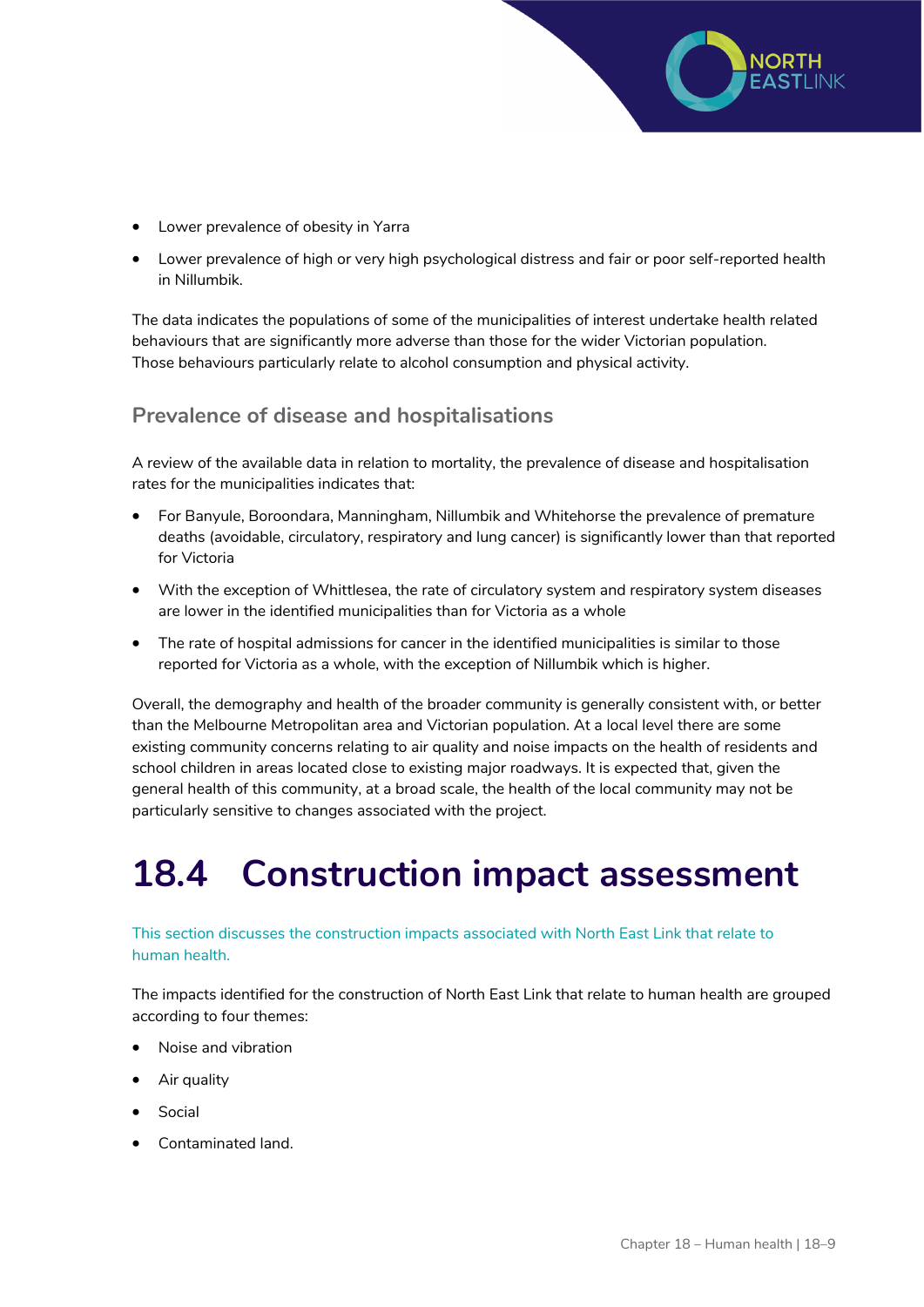The potential for impacts associated with these themes are discussed in the following sections.

#### **18.4.1 Noise and vibration**

Sound is a natural phenomenon that only becomes noise when it has some undesirable effect on people or animals. Unlike chemical pollution, noise energy does not accumulate in the body nor the environment but it can have short-term and long-term adverse effects on health.

The key potential health effects from noise and vibration include:

- Sleep disturbance
- Annoyance
- Effects on cardiovascular health
- Hearing impairment and tinnitus
- Cognitive impairment
- Increased mortality (shortening of lifespan).

The assessment of health impacts due to noise and vibration are based on Chapter 11 – Surface noise and vibration and Chapter 12 – Tunnel vibration.

The risk pathway associated with construction noise and vibration is described in Table 18-1 and potential impacts are discussed below.

#### Table 18-1 Risk table: Construction – noise and vibration

| <b>Risk ID</b> | Risk pathway                                                                                              | <b>Risk rating</b> |
|----------------|-----------------------------------------------------------------------------------------------------------|--------------------|
| Risk HE01      | Noise and vibration emissions from construction activities affecting the health<br>of the local community | Low                |

The assessment considered the potential for construction activities to generate noise and vibration that could impact human health (risk HE01).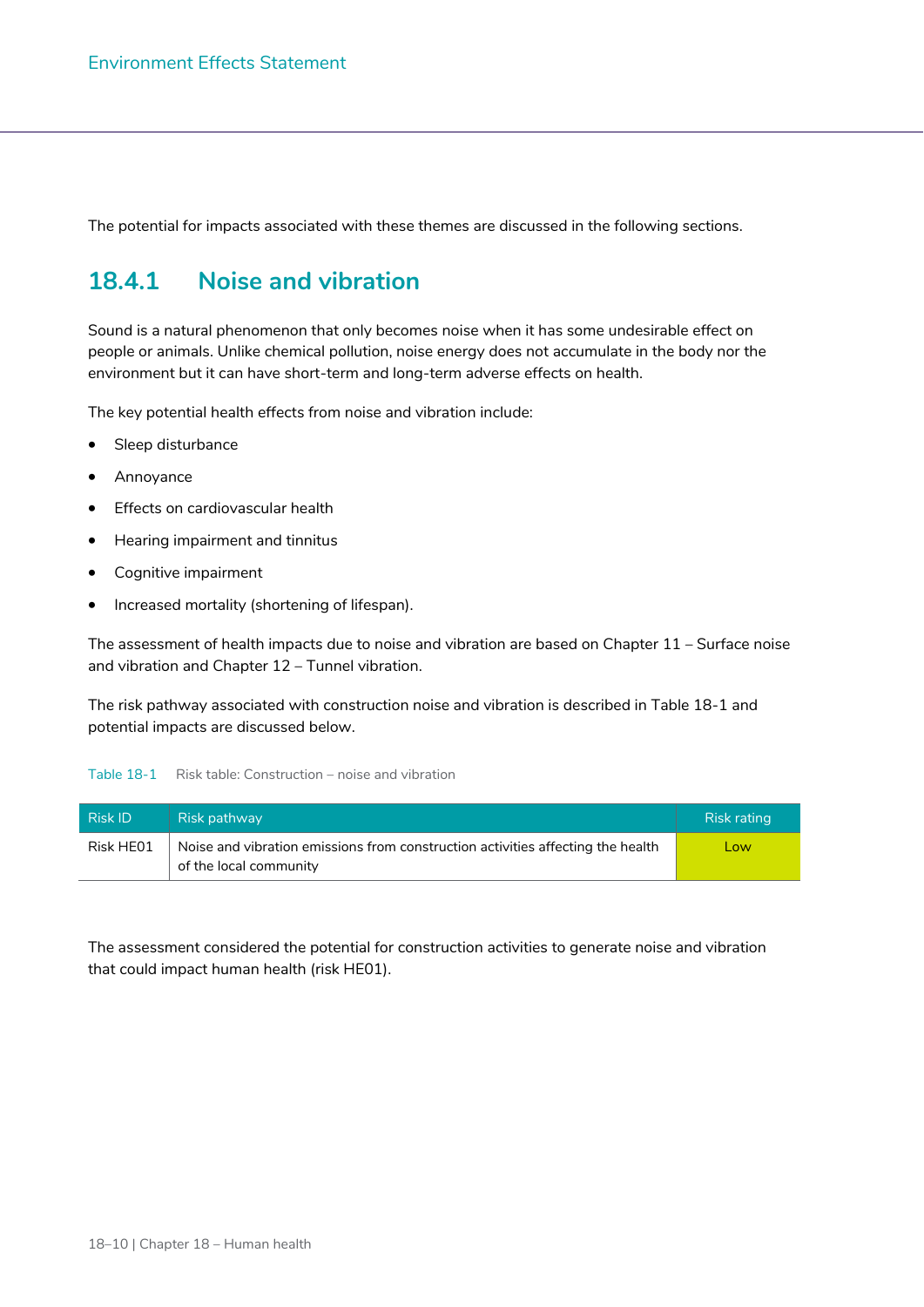

#### **Noise**

During construction, there is potential for an increase in noise to sensitive receptors due to construction activities and spoil haulage.

The majority of construction activities are proposed within the normal working hours from 7am to 6pm, Monday to Friday, and 7am to 1pm on Saturday. Some works would be undertaken outside these hours, when these works are inherently quiet or where they are unavoidable due to the continuous nature of the activities or to manage safety risks and disruption of the traffic network. With the exception of emergency works, activities would not take place outside normal working hours without prior contact with local residents, businesses and EPA Victoria where required.

Assessment of noise impacts associated with the movement of construction-related activities determined there is potential for noise impacts related to:

- The excavation works for the depressed roadway, north of the northern portal
- During the noise wall replacement, when it would not always be possible to erect the new wall ahead of demolition of the existing one. This may be of particular relevance to the Eastern Freeway, where permanent noise walls may not be in place for two to six weeks. This would mean a noticeable increase in traffic noise levels during this time.

The assessment of noise impacts related to the movement of trucks for construction works determined that while the trucks may be identifiable on the roads, they should not lead to a significant increase in noise. Impacts from haul trucks are best minimised through management practices, with a range of measures identified for consideration in the Construction Noise and Vibration Management Plan.

The assessment also considered the potential for tunnelling activities to generate noise which impacts human health. Based on the assessment undertaken the construction of the project's main tunnels, cross passages and portal dive structures would produce perceptible but generally acceptable and manageable levels of noise. Where impacts were potentially unacceptable, mitigation measures would include adjustments to the scale of the works, real time monitoring and community consultation. Where measures could not reduce regenerated noise levels to acceptable values, other measures such as temporary relocation, vibration isolation devices or noise amelioration measures may be required.

Noise and vibration would be managed during the project's construction through a Construction Noise and Vibration Management Plan (EPR NV3 and EPR NV4). Management actions would be implemented if specified guideline targets were not achieved (EPR NV8 and EPR NV9). Management actions would be implemented to protect amenity at residences that would experience exceedance of guideline ground-borne (internal) noise targets (EPR NV10). Any blasting would comply with Australian Standard AS 2187.2-2006 (EPR NV11).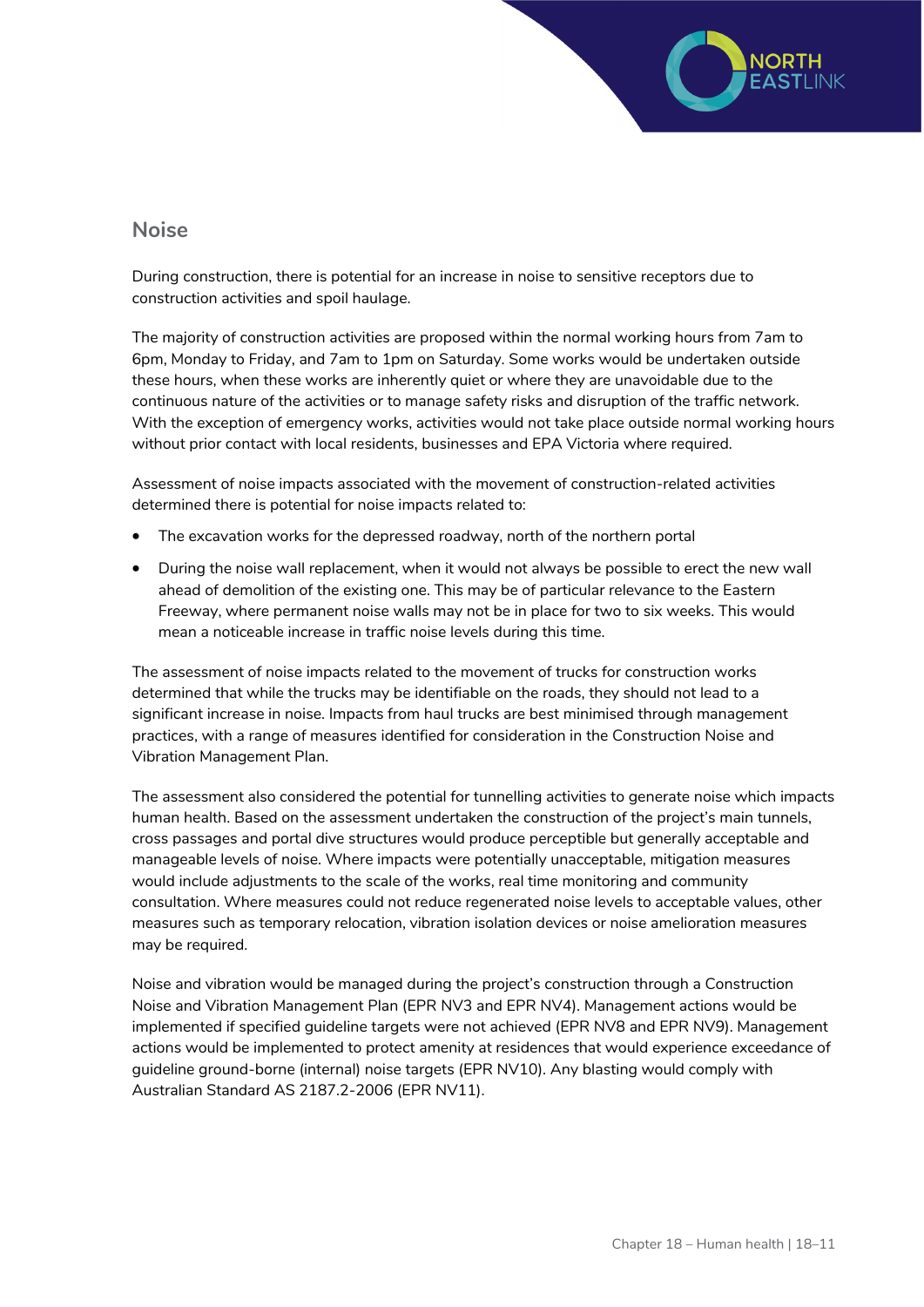#### **Vibration**

The assessment considered the potential for tunnelling activities to generate vibration from surface works and tunnelling, which impacts human health.

For surface works, the most significant potential for vibration impacts would be during the use of vibratory rollers, rockbreakers and driven piling. Vibration from these activities would likely be intermittent during the project's construction.

For tunnelling works, there is potential for vibration impacts related to the use of a tunnel boring machine (TBM), a road header or an excavator with a hydraulic hammer attachment. Vibration from these activities would likely be continuous or at least semi-continuous throughout the project's construction.

Overall, the assessment indicates that construction activities are expected to produce relatively minor levels of vibration and audible regenerated noise. At locations where works would be close to sensitive receptors, or where the depth of the tunnel beneath the surface level would be shallower, it is anticipated there would be some perceptible levels of vibration and audible regenerated noise. However, this is not anticipated to result in significant health impacts in the community.

Noise and vibration would be managed during construction through the Construction Noise and Vibration Management Plan (EPR NV3 and NV4). Management actions would be implemented if specified guideline targets were not met for construction vibration in relation to protection of amenity (EPR NV8).

#### **18.4.2 Air quality**

Construction activities can cause the emission of dust, vehicle and equipment fumes and odours which have the potential to impact human health. Potential air quality impacts to human health associated with the project's construction primarily relate to:

- Dust emissions from construction activities which have the potential to pose:
	- A nuisance, where the larger particles settle out and deposit on surfaces in the community
	- A potential health issue, where particles that are small enough enter the respiratory system
- Odorous emissions due to asphalt sealing of constructed roads
- Emissions from diesel-fuelled construction vehicles and earth moving machinery.

The assessment of health impacts related to changes in air quality is based on the assessment presented in Chapter 10 – Air quality.

The risk pathway associated with air quality is described in Table 18-2 and potential impacts are discussed below.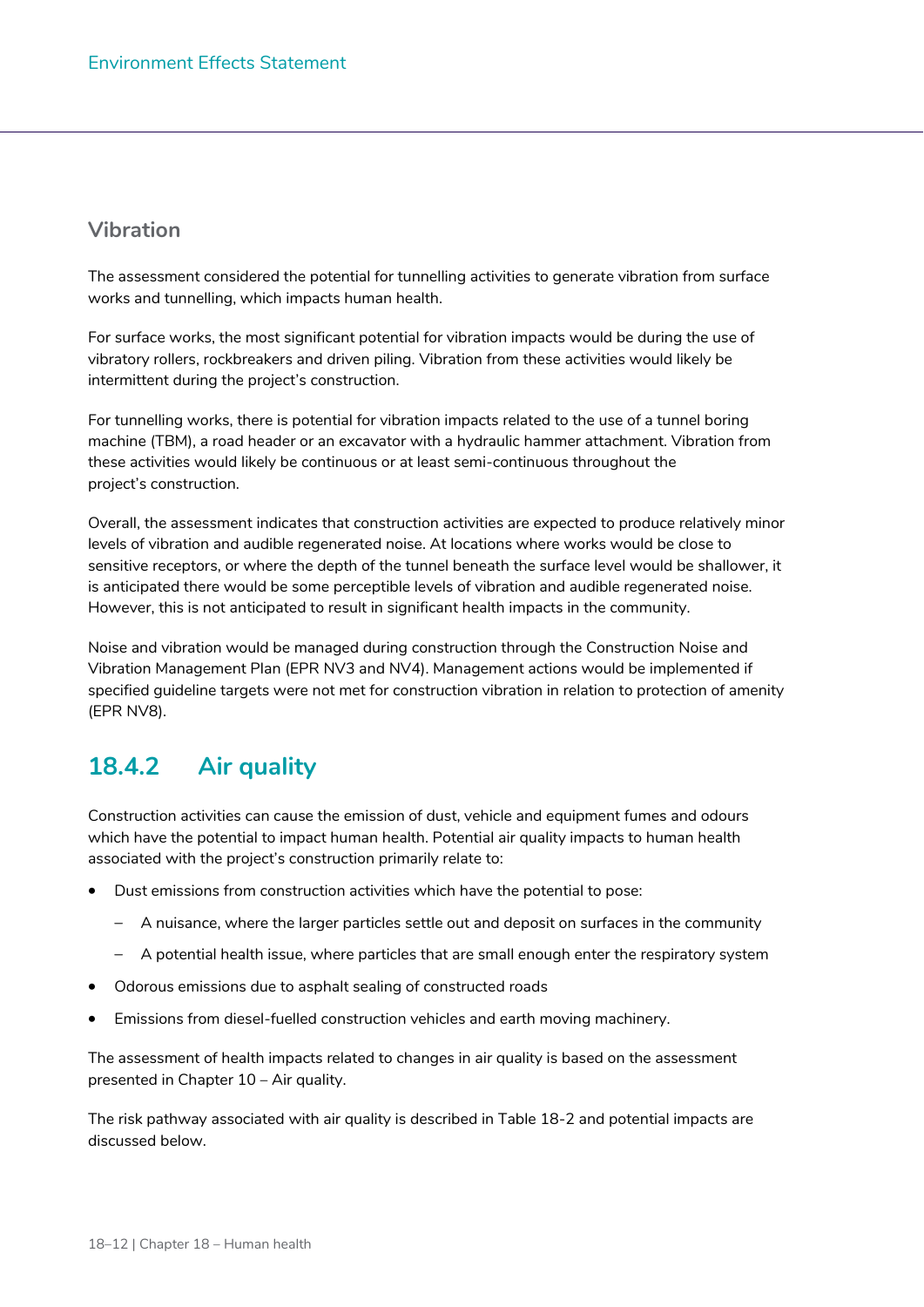

#### Table 18-2 Risk table: Construction – air quality

| Risk ID   | Risk pathway                                                                                                                           | Risk rating |
|-----------|----------------------------------------------------------------------------------------------------------------------------------------|-------------|
| Risk HE02 | Dust generated and emissions to air from construction equipment and<br>construction activities affecting the health of local community | Low         |

The assessment considered the potential for construction related dust and air emissions to impact the health of the local community (risk HE02).

The main impacts identified related to the generation of airborne dust, including deposited dust, total suspended particulates and the finer dust fractions of  $PM_{10}$  and  $PM_{2.5}$ .

The assessment determined that emissions to air from the project's construction are not anticipated to significantly impact the health of communities provided the EPRs are implemented as discussed below. Implementing these measures would prevent significant emissions of dust and odours to surrounding communities. Air emissions would be intermittent over the duration of construction and spread over a large area. Odours may also be generated during some activities but these would be close to the source of particular materials.

The implementation of appropriate EPRs would minimise the potential for health impacts due to air emissions as presented in Technical report B – Air quality. The implementation of the Construction Environment Management Plan (CEMP) (EPR EMF2) together with a Dust and Air Quality Management and Monitoring Plan would assist in managing air quality impacts during the project's construction by addressing the emissions of smoke, dust, fumes and other air pollutions (EPR AQ1). A Spoil Management Plan would be developed and implemented to identify measures to manage spoil (EPR CL1). Communication with the community and stakeholders would be managed during construction with a Communications and Community Engagement Plan (EPR SC2).

#### **18.4.3 Contaminated land**

Locations in the vicinity of the project where land contamination is known to exist are limited. Nevertheless past commercial, industrial and quarrying activities combined with historically poor environmental management and waste disposal may potentially have caused contamination, posing potential impacts to human health.

The assessment of the potential health impacts related to contamination is based on the assessment presented in Chapter 23 – Contamination and soil.

The risk pathway associated with contaminated land is described in Table 18-3 and potential impacts are discussed below.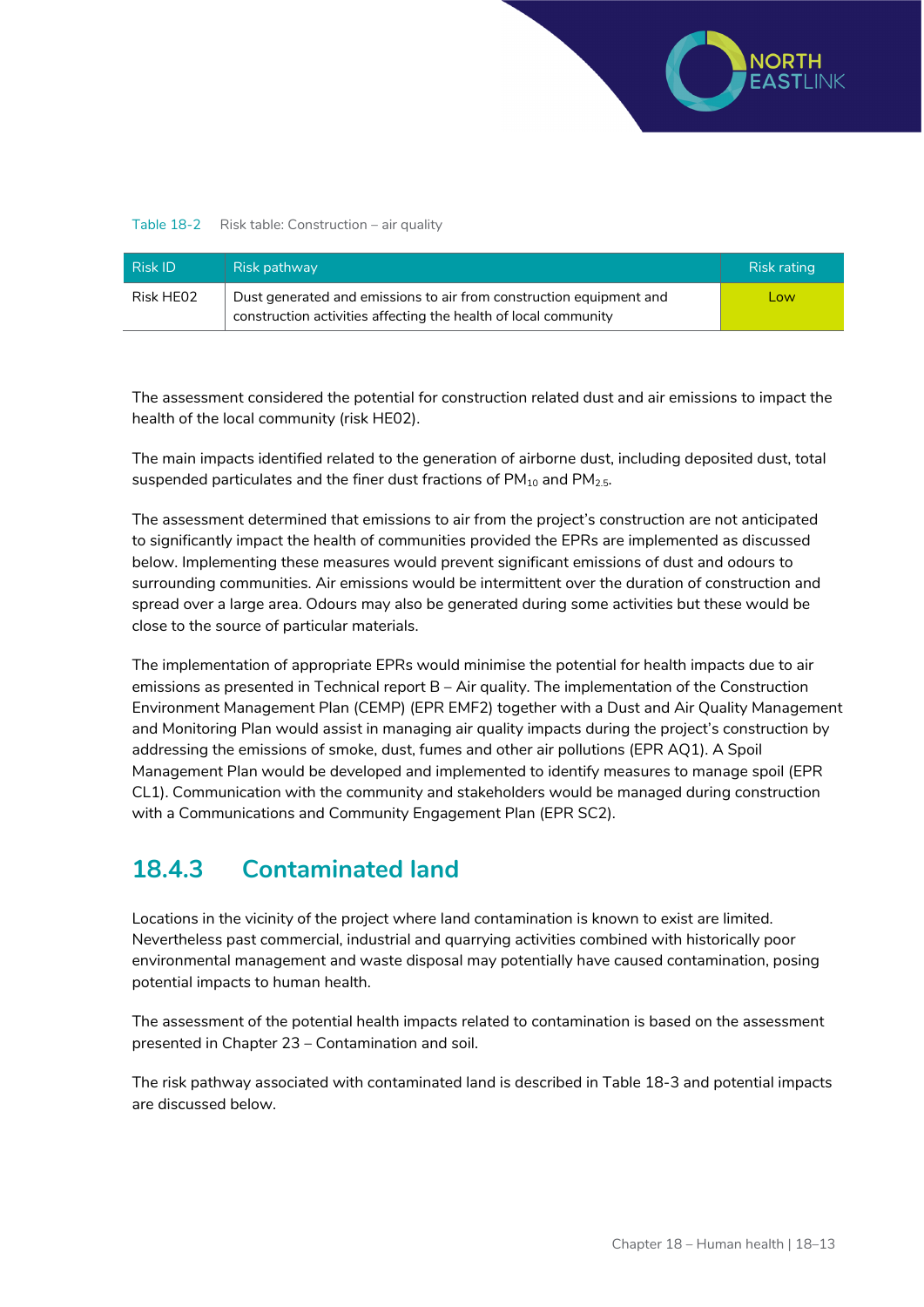#### Table 18-3 Risk table: Construction – contaminated land

| <b>Risk ID</b> | Risk pathway                                                                                                                                                                               | Risk rating |
|----------------|--------------------------------------------------------------------------------------------------------------------------------------------------------------------------------------------|-------------|
| Risk HE03      | Inappropriate handling, stockpiling, transport and treatment/disposal of<br>contaminated soil and groundwater resulting in exposure and potential health<br>impacts to the local community | Low         |

The assessment considered the potential for contaminated soil and groundwater to impact the local community during the project's construction (risk HE03).

The assessment identified no significant areas of soil contamination in the immediate vicinity of the project. Some specific areas of contamination were identified as a result of historical activities. These include soil and fill materials beneath Bulleen Oval and potentially contaminated groundwater in the Bulleen area.

In the context of the health assessment, where contaminated soil and groundwater is appropriately assessed and managed as proposed, no health impacts are expected in relation to the management of these materials.

EPRs would be implemented to manage contamination, soil and groundwater as presented in Technical report O – Contamination and soil (EPR CL1, EPR CL2, EPR CL3, EPR CL4 and EPR CL5) and Technical report N – Groundwater (EPR GW2, EPR GW3 and EPR GW4).

#### **18.4.4 Social**

As described in the above sections, noise and vibration and air quality have the potential to directly affect health. Changes to a range of social conditions have the potential to affect the health and wellbeing of the community in a more indirect way.

During the construction of North East Link, it is anticipated there would be changes to access and connectivity that may have implications for the wellbeing of individuals in the community. In addition, loss of access to green space during construction may impact health and wellbeing.

The risk pathways associated with these potential changes during the project's construction are described in Table 18-4 and potential impacts are summarised below in Table 18-5.

These risk pathways represent the key potential impacts of social changes to human health with a more holistic discussion presented in Technical report J – Human health.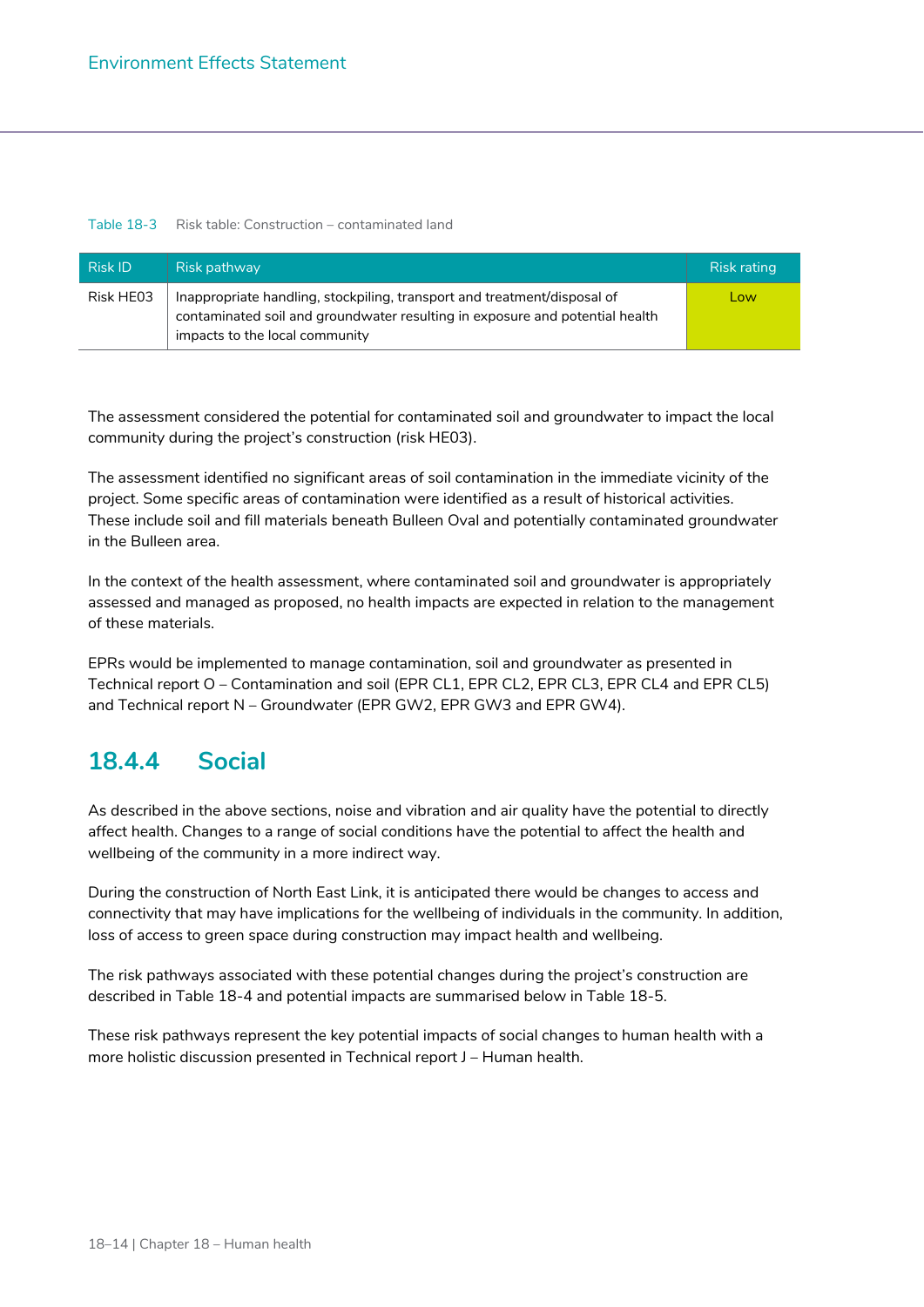

#### Table 18-4 Risk table: Construction – social

| Risk ID   | Risk pathway                                                                                                                                                                                                                                                                                        | <b>Risk rating</b> |
|-----------|-----------------------------------------------------------------------------------------------------------------------------------------------------------------------------------------------------------------------------------------------------------------------------------------------------|--------------------|
| Risk HE05 | Changes within the community such as the altered access or connectivity<br>to/between recreational areas, community facilities, commercial premises and<br>active transport infrastructure resulting in potential implications to public safety<br>and wellbeing of individuals during construction | Low                |
| Risk HE06 | Changes within the community from the temporary use of some green space<br>areas for construction resulting in impacts on the health and wellbeing of the<br>community and permanent loss of some green space during operations.                                                                    | Low                |

This section of the chapter evaluates the health implications of construction-related changes based on other assessments as presented in Chapter 9 – Traffic and transport, Chapter 13 – Land use planning, Chapter 16 – Landscape and visual and Chapter 17 – Social.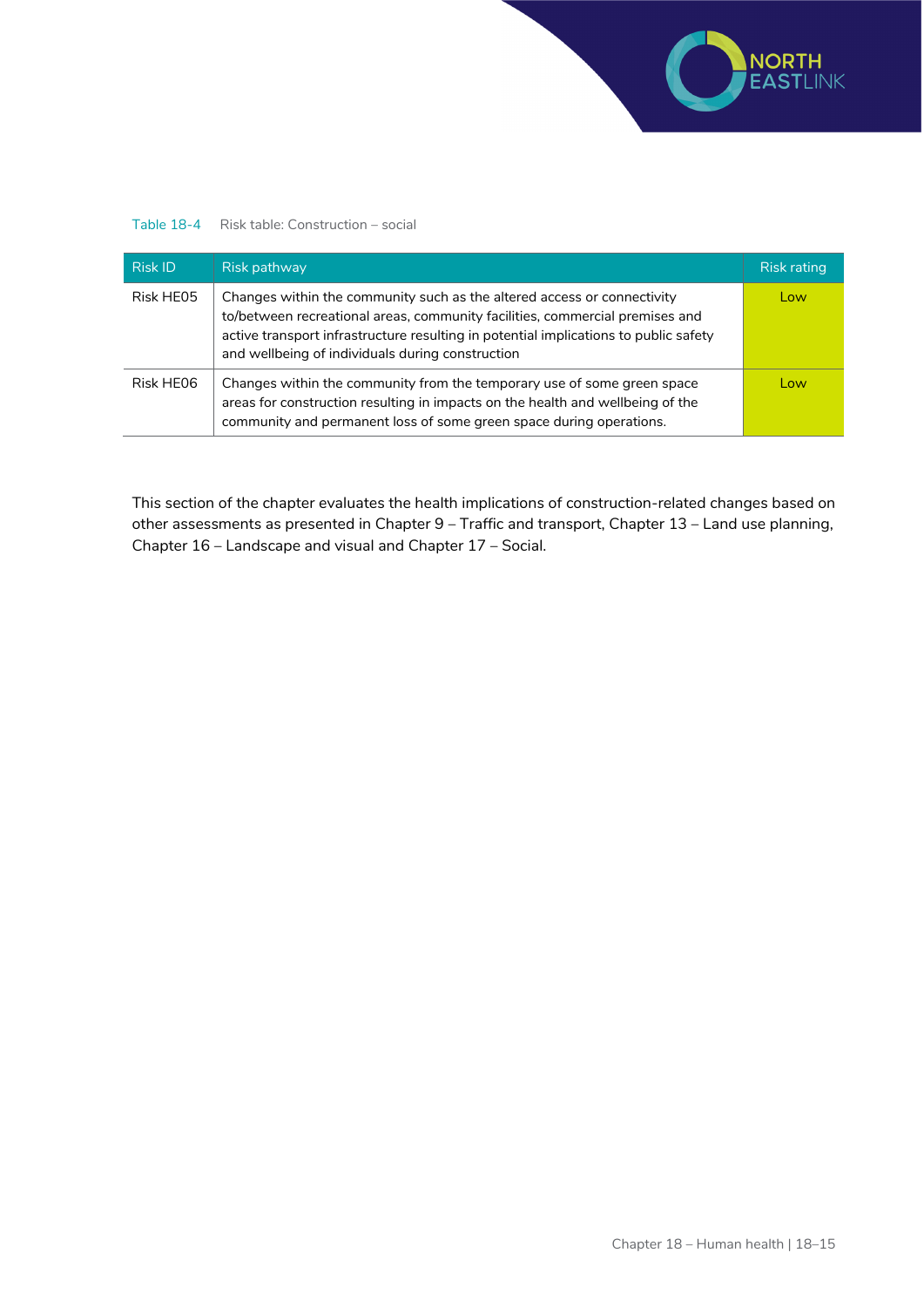#### Table 18-5 Health impacts due to social changes during construction

| <b>Key issues</b>                                                                                                                                                                                                                                                                         | <b>Findings</b>                                                                                                                                                                                                                                                                                                                                                                                                                                                                                                                                                                                                                                                                                                                                                                                                                                                                                                                                                                                                                                                       | Proposed management measures                                                                                                                                                                                                                                                                                                                                                                                                                                                                                                                                                                                                                                                                                                                                                                                                                                                                                                                                                                                                                                                                                                                                                                                                                                                                                                                                                                                                                                                                                                                                                                                                                                                                                                          |  |  |  |  |
|-------------------------------------------------------------------------------------------------------------------------------------------------------------------------------------------------------------------------------------------------------------------------------------------|-----------------------------------------------------------------------------------------------------------------------------------------------------------------------------------------------------------------------------------------------------------------------------------------------------------------------------------------------------------------------------------------------------------------------------------------------------------------------------------------------------------------------------------------------------------------------------------------------------------------------------------------------------------------------------------------------------------------------------------------------------------------------------------------------------------------------------------------------------------------------------------------------------------------------------------------------------------------------------------------------------------------------------------------------------------------------|---------------------------------------------------------------------------------------------------------------------------------------------------------------------------------------------------------------------------------------------------------------------------------------------------------------------------------------------------------------------------------------------------------------------------------------------------------------------------------------------------------------------------------------------------------------------------------------------------------------------------------------------------------------------------------------------------------------------------------------------------------------------------------------------------------------------------------------------------------------------------------------------------------------------------------------------------------------------------------------------------------------------------------------------------------------------------------------------------------------------------------------------------------------------------------------------------------------------------------------------------------------------------------------------------------------------------------------------------------------------------------------------------------------------------------------------------------------------------------------------------------------------------------------------------------------------------------------------------------------------------------------------------------------------------------------------------------------------------------------|--|--|--|--|
|                                                                                                                                                                                                                                                                                           | Altered access and connectivity                                                                                                                                                                                                                                                                                                                                                                                                                                                                                                                                                                                                                                                                                                                                                                                                                                                                                                                                                                                                                                       |                                                                                                                                                                                                                                                                                                                                                                                                                                                                                                                                                                                                                                                                                                                                                                                                                                                                                                                                                                                                                                                                                                                                                                                                                                                                                                                                                                                                                                                                                                                                                                                                                                                                                                                                       |  |  |  |  |
| The potential for<br>changes to<br>access and<br>connectivity<br>during<br>construction<br>(due to the<br>temporary<br>disruption of<br>roads, walking<br>and cycling<br>routes and<br>public transport<br>routes) that<br>would impact<br>public safety and<br>wellbeing (risk<br>HE05). | Changes to the local road network, active<br>$\bullet$<br>and public transport routes, increased<br>traffic on connector roads, and property<br>acquisitions could lead to impacts on<br>social ties and connections. This reduced<br>connectivity may deter people from<br>participating in community activities or<br>active transport, potentially reducing the<br>connection to an environment and feeling<br>of community cohesion.<br>Impacts to car parking at Watsonia<br>$\bullet$<br>railway station and the Doncaster Park<br>and Ride may result in additional time<br>walking from alternative parking to the<br>station.<br>Impacts to walking and cycling routes<br>$\bullet$<br>have the potential to deter people from<br>participating in active transport modes.<br>New alternative routes would need to<br>maintain safety to prevent an increase in<br>accidents or a perception of unsafe travel<br>routes.<br>The construction works are not expected<br>$\bullet$<br>to impact community access to existing<br>health and emergency services. | Impacts to community feelings of<br>$\bullet$<br>severance and disconnection would be<br>minimised through ongoing<br>engagement and consultation with the<br>community to discuss progress of<br>construction activities and operation<br>(EPR SC2). Relevant local councils and<br>Victorian Government authorities would<br>be consulted to identify alternative local<br>facilities for formal recreational users<br>displaced from recreational facilities due<br>to the project works (EPR SC4). North<br>East Link Project (NELP) and the<br>relevant local councils are undertaking<br>an assessment of current facilities and<br>usage at each site so that sporting<br>clubs and user groups can be<br>accommodated within another local<br>site. Following consultation with the<br>managers, operators and users of the<br>facilities, it was noted that generally<br>people travel a fair distance to use<br>these facilities and that users would<br>continue to use the facilities at a new<br>location, even if it may be further away.<br>Impacts to car parking would be<br>$\bullet$<br>minimised through EPR T1 - Optimise<br>design performance, which requires the<br>contractor to minimise loss of car<br>parking in consultation with relevant<br>councils.<br>Impacts to existing vehicle, cycling and<br>$\bullet$<br>walking routes would be minimised by<br>providing suitable alternatives, with<br>advance notice of changes. This would<br>be managed by the development and<br>implementation of Transport<br>Management Plan(s) in consultation<br>with relevant road authorities for works<br>in all locations that affect pedestrian,<br>bicycle, public transport or road users<br>(EPRs T2-T5). |  |  |  |  |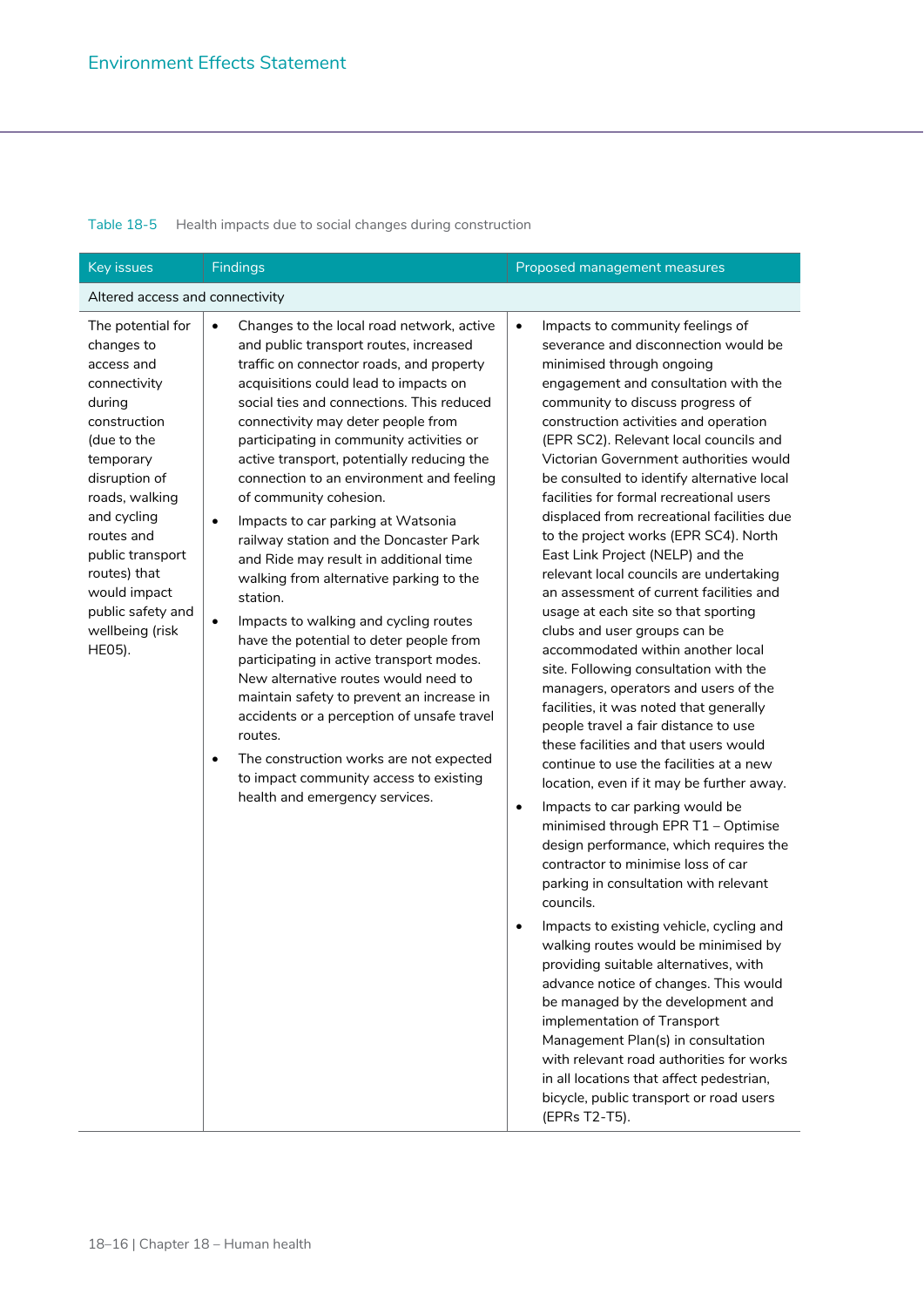

| <b>Key issues</b>                                                                                                                                                                                                                                                                           | <b>Findings</b>                                                                                                                                                                                                                                                                                                                                                                                                                                                                                                                                                                                                                                                                                                                                                                                                                                                                                                                                                                                                                                                                                                                                                                                                                                                                                                                                                                                                                             | Proposed management measures                                                                                                                                                                                                                                                                                                                                                                                                                                                                                                                                                                                                                                                                                                                                                                                                                                                                                                                                                                                                                        |
|---------------------------------------------------------------------------------------------------------------------------------------------------------------------------------------------------------------------------------------------------------------------------------------------|---------------------------------------------------------------------------------------------------------------------------------------------------------------------------------------------------------------------------------------------------------------------------------------------------------------------------------------------------------------------------------------------------------------------------------------------------------------------------------------------------------------------------------------------------------------------------------------------------------------------------------------------------------------------------------------------------------------------------------------------------------------------------------------------------------------------------------------------------------------------------------------------------------------------------------------------------------------------------------------------------------------------------------------------------------------------------------------------------------------------------------------------------------------------------------------------------------------------------------------------------------------------------------------------------------------------------------------------------------------------------------------------------------------------------------------------|-----------------------------------------------------------------------------------------------------------------------------------------------------------------------------------------------------------------------------------------------------------------------------------------------------------------------------------------------------------------------------------------------------------------------------------------------------------------------------------------------------------------------------------------------------------------------------------------------------------------------------------------------------------------------------------------------------------------------------------------------------------------------------------------------------------------------------------------------------------------------------------------------------------------------------------------------------------------------------------------------------------------------------------------------------|
| Loss of green space                                                                                                                                                                                                                                                                         |                                                                                                                                                                                                                                                                                                                                                                                                                                                                                                                                                                                                                                                                                                                                                                                                                                                                                                                                                                                                                                                                                                                                                                                                                                                                                                                                                                                                                                             |                                                                                                                                                                                                                                                                                                                                                                                                                                                                                                                                                                                                                                                                                                                                                                                                                                                                                                                                                                                                                                                     |
| The potential for<br>temporary use of<br>green space<br>(including green<br>corridors,<br>grassland, parks<br>and gardens,<br>outdoor sporting<br>facilities, playing<br>fields and<br>children play<br>areas) to impact<br>the health and<br>wellbeing of the<br>community (risk<br>HE06). | Where a full or partial area of open space<br>$\bullet$<br>would be subject to occupation during<br>construction or permanent acquisition, it<br>is highly likely the neighbouring<br>community would experience reduced<br>access to and availability of open spaces<br>for active or passive recreation over a<br>short to medium term. This would be felt<br>most significantly in locations where<br>more than 90 per cent of the open space<br>area or park would be affected, and also<br>at spaces which are highly valued by the<br>community.<br>The project would also require temporary<br>$\bullet$<br>occupation and/or permanent acquisition<br>of a number of community facilities,<br>particularly around the southern extent of<br>Bulleen Road and the area surrounding<br>the Eastern Freeway.<br>Construction works would also impact<br>$\bullet$<br>the visual amenity of green spaces which<br>may discourage community members<br>from using the spaces that are only<br>partially impacted during construction. In<br>the short term this may affect active<br>lifestyle access and use of these areas,<br>however it is expected that people would<br>adapt to these changes and/or find<br>alternatives.<br>The loss of green spaces would also<br>$\bullet$<br>involve the removal of trees. It is<br>estimated that approximately 26,000<br>planted trees are at risk of being removed<br>during construction. | Where recreation facilities are displaced<br>$\bullet$<br>by the construction or operation of the<br>project, work in collaboration with local<br>councils and relevant Victorian<br>Government authorities to identify<br>relocation opportunities with the<br>objective of accommodating displaced<br>facilities and maintaining the continuity<br>of those recreational activities, where<br>practicable (EPR SC4).<br>Where construction or operation<br>$\bullet$<br>activities directly impacted on<br>community infrastructure facilities such<br>as schools, child care centres, and aged<br>care centres, consultation must occur<br>with managers, owners and user<br>groups of the facilities to understand if<br>any practical measures can be taken to<br>avoid or minimise impacts (EPRs SC1<br>and EPR SC4).<br>The long-term loss of trees and canopy<br>$\bullet$<br>cover during construction could be<br>mitigated through replanting, which<br>would include the development of a<br>Tree Canopy Replacement Plan (EPR<br>AR3). |

Overall, the project would impact community cohesion, car parking and walking and cycling routes during construction. This could lead to community feelings of disconnection and isolation. Furthermore, the project construction sites and activities would affect visual amenity, some long term loss of trees and canopy cover, and a temporary loss of access to some existing passive green space areas. This could deter people from participating in community activities, potentially reducing the connection to an environment and feeling of community cohesion. However, with the implementation of project EPRs described above, including ongoing engagement with the community and the development and implementation of Transport Management Plan(s), the potential for significant impacts on the health of the local community during construction are not anticipated.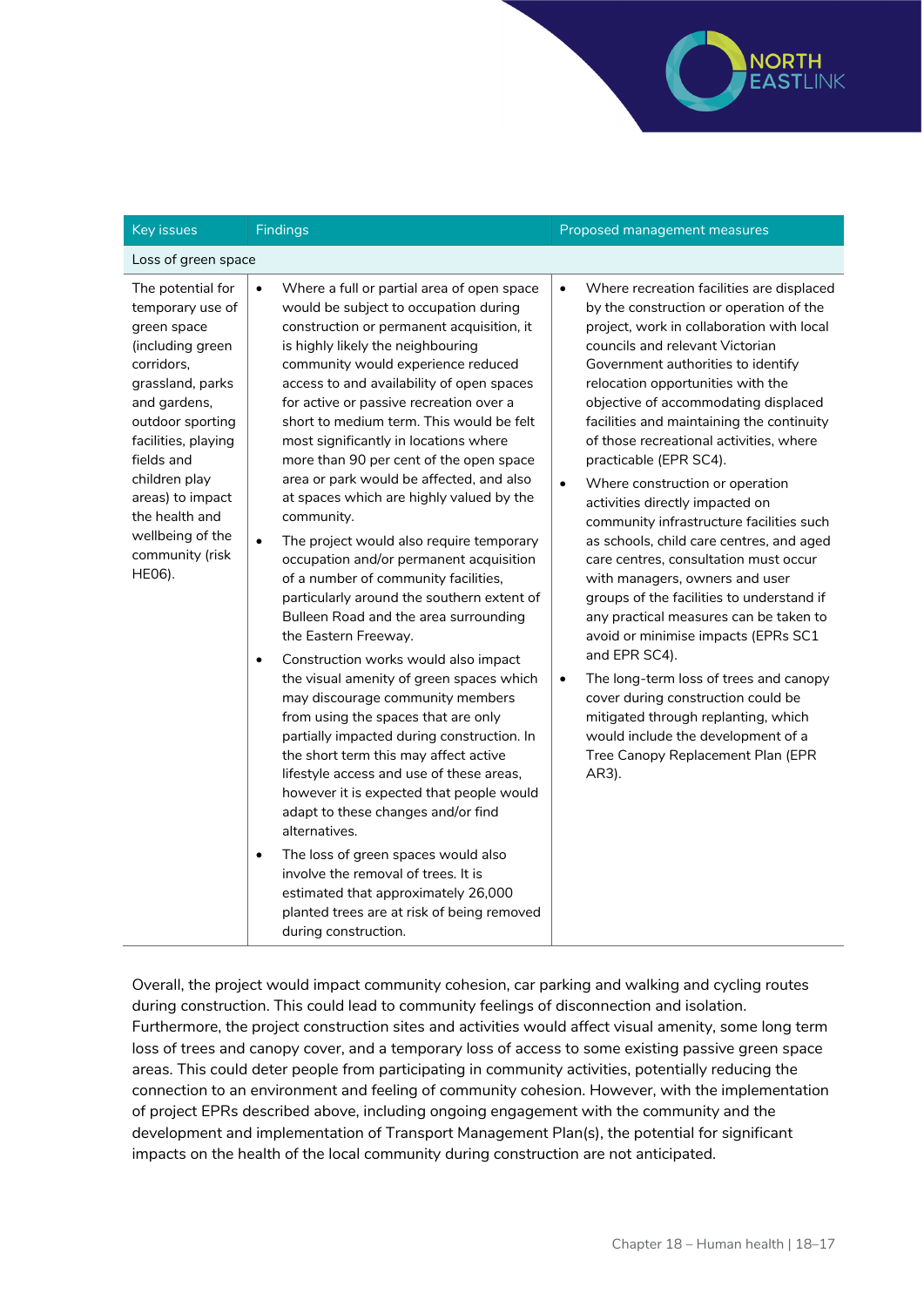### **18.5 Operation impact assessment**

This section discusses the operational impacts associated with North East Link that relate to human health.

The impacts identified for the operation of North East Link that relate to human health are grouped according to four themes:

- Noise and vibration
- Air quality in surrounding communities
- In-tunnel air quality
- Social.

#### **18.5.1 Noise and vibration**

The risk pathway associated with noise and vibration is described in Table 18-6 and potential impacts are discussed below.

North East Link is expected to redistribute traffic and change travel patterns in Melbourne's northeast and across the broader metropolitan area. The change in traffic patterns would change the existing noise environment as presented in Chapter 11 – Surface noise and vibration. Changes in noise and vibration have the potential to impact human health as described in Section 18.4.1 of this chapter.

| <b>Risk ID</b> | Risk pathway                                                                                                                                                                                                                                                                                                                                                                                                                          | <b>Risk rating</b> |
|----------------|---------------------------------------------------------------------------------------------------------------------------------------------------------------------------------------------------------------------------------------------------------------------------------------------------------------------------------------------------------------------------------------------------------------------------------------|--------------------|
| Risk HE07      | Noise generated by the redistribution of traffic due to operation causes an<br>increase in noise potentially affecting the health and amenity of the local<br>community. In particular these impacts may increase annoyance affecting<br>cognitive function in schools and workplaces, or increase sleep disturbance<br>causing an increase in hypertension and increased risks of cardiovascular<br>morbidity or premature mortality | <b>Medium</b>      |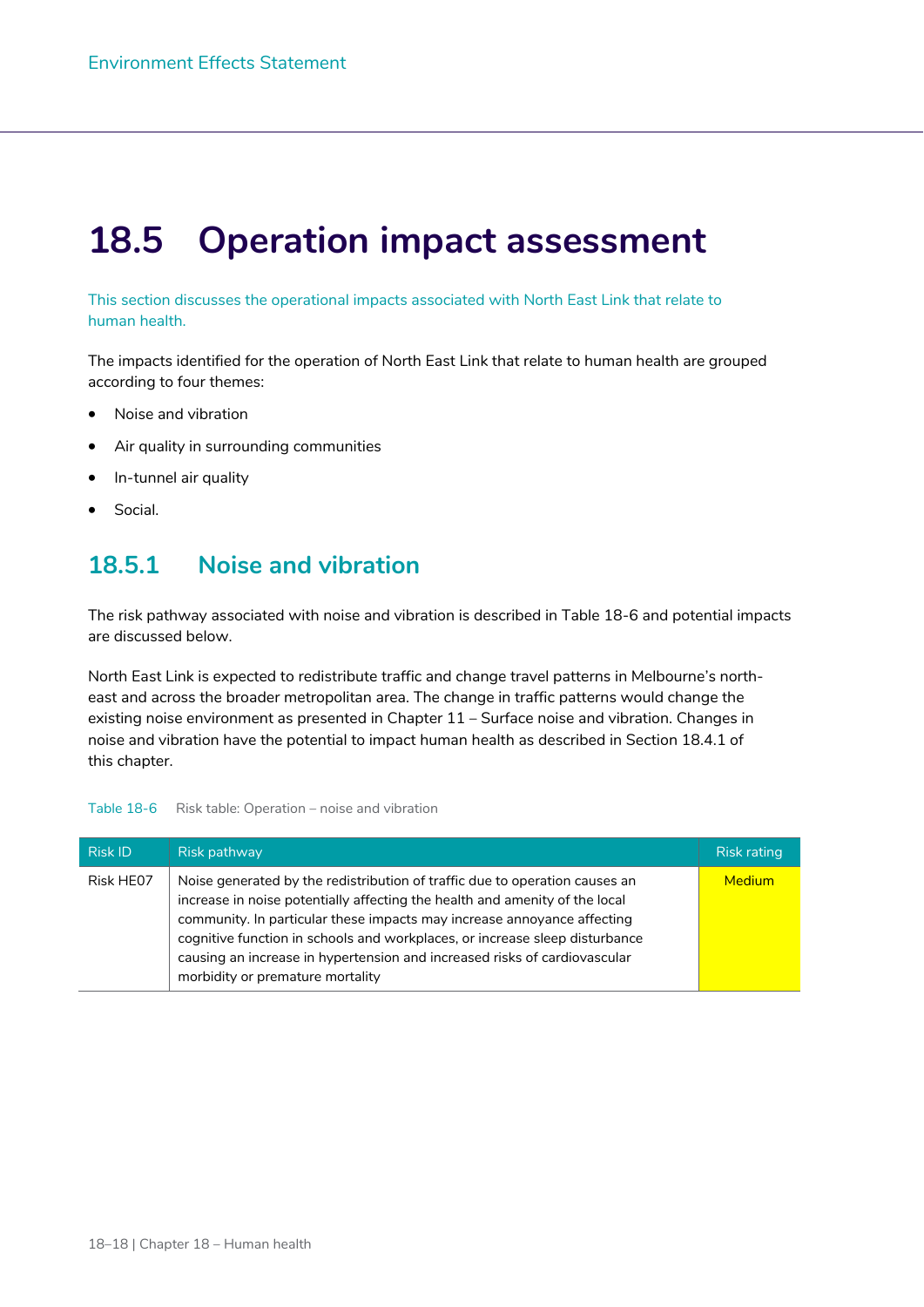

The assessment considered the potential for noise and vibration from the redistribution of traffic during North East Link's to impact population and localised health (risk HE07).

For population health risks, the assessment determined that risk and health incidence values were negative. This indicates that for the population (ie all receptors) evaluated, there would be an overall reduction in noise during operation. As such, there may be some health benefits related to this reduction, although these would be generally small and unlikely to be measurable within the community.

While there are some localised areas where increases in noise levels have been identified, additional noise mitigation has already been identified for these properties as presented in Technical report C – Surface noise and vibration. Where these additional noise mitigation measures are considered, the maximum localised changes in noise related to the project are not considered to be of significance in relation to impacts on the health of the community.

Changes in noise levels due to the operation of North East Link are expected to comply with traffic noise objectives (EPR NV1) as presented in Technical report C – Surface noise and vibration. Traffic noise monitoring would be undertaken within six months of the project opening and again after 10 years to verify conformance with the proposed traffic noise limit (EPR NV2). The tunnel ventilation system would be designed to meet EPA requirements for noise. Monitoring would be undertaken of the tunnel ventilation system and contingency measures implemented if noise level targets are not met (EPR NV7).

#### **18.5.2 Air quality in surrounding communities**

Changes to traffic volumes and distribution related to North East Link would change the local and regional air quality. Vehicle exhaust emissions are known to result in health effects when populations are exposed to high levels.

Key components of vehicle exhaust emissions that could cause health effects are:

- Air toxicity (that is, volatile organic compounds, polycyclic aromatic hydrocarbons) and diesel particulate matter (DPM)
- Carbon monoxide (CO)
- Nitrogen dioxide (NO₂)
- Particulate matter (measured as  $PM_{10}$  and  $PM_{2.5}$ ).

The risk pathway associated with air quality is described in Table 18-7 and potential impacts are discussed below.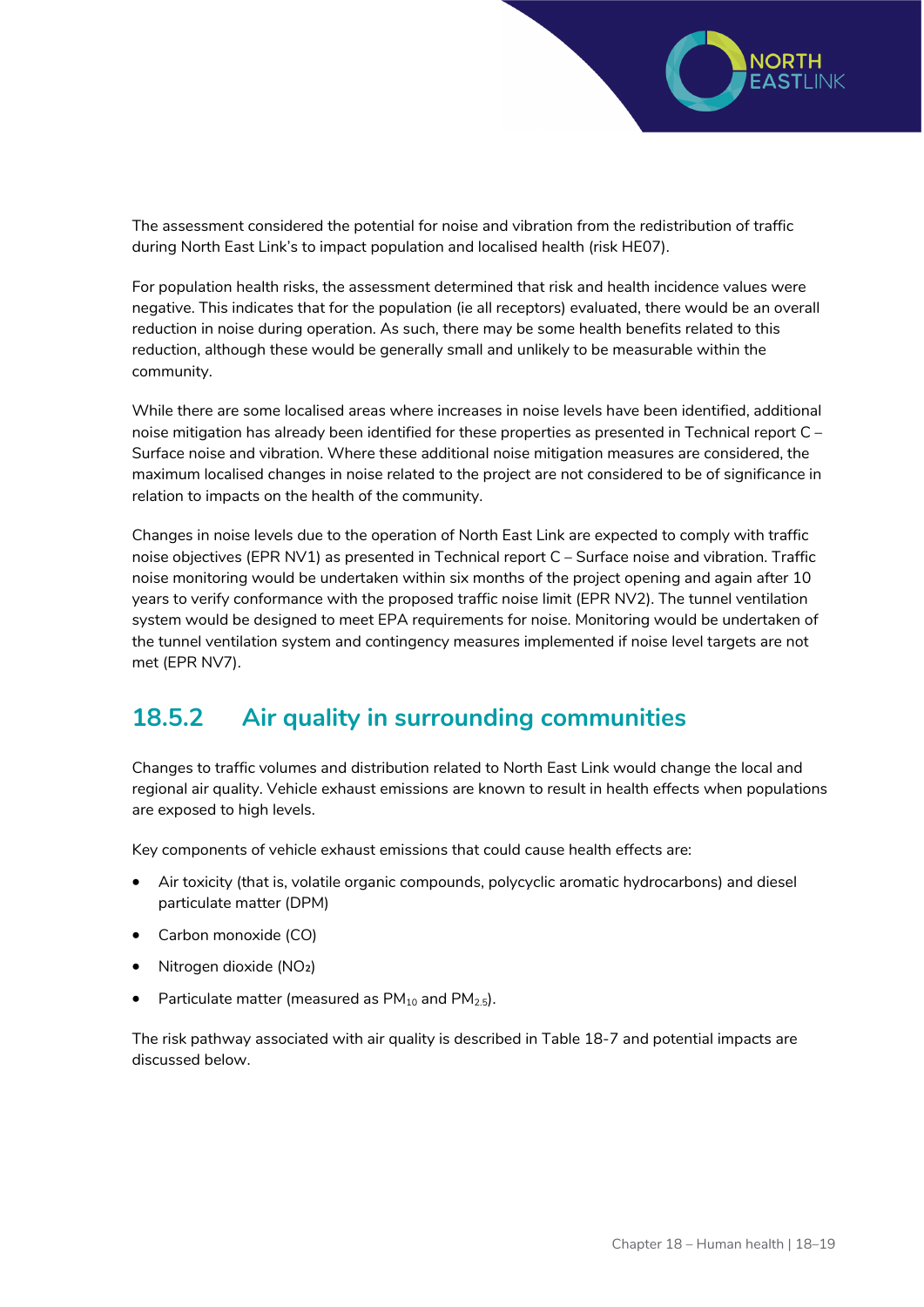#### Table 18-7 Risk table: Operation – air quality in surrounding community

| <b>Risk ID</b> | Risk pathway                                                                                                                                                                                                                                                                                                                                                                                                                                                   | <b>Risk rating</b> |
|----------------|----------------------------------------------------------------------------------------------------------------------------------------------------------------------------------------------------------------------------------------------------------------------------------------------------------------------------------------------------------------------------------------------------------------------------------------------------------------|--------------------|
| Risk HE09      | Redistribution of traffic on surface roads during operation changes ambient<br>pollutant levels (particulate matter, nitrogen dioxide, carbon monoxide, volatile<br>organic compounds and polycyclic aromatic hydrocarbons) and emissions from<br>tunnel ventilation structures potentially impacting on the health of the surrounding<br>the community. Health effects may include respiratory and cardiovascular effects<br>morbidity or premature mortality | <b>Medium</b>      |

The assessment considered the potential for changes to pollutant levels due to emissions from traffic and tunnel ventilation structures to impact human health (risk HE09).

#### **Air toxics and diesel particulate matter (DPM)**

The assessment considered emissions of air toxics including polycyclic aromatic hydrocarbons (PAH), volatile organic compounds (VOCs) and exposure to DPM. The assessment considered the potential for acute or chronic exposures related to the project to cause health effects. Chemicals known to be genotoxic carcinogens have also been assessed in relation to carcinogenic (cancer) risks.

For the assessment of acute and chronic exposures to VOCs, the hazard index was found to be below one, indicating that maximum predicted concentrations are below the applicable health based guideline. The calculated lifetime cancer risks related to the maximum change in VOCs are less than  $1 \times 10^{-6}$ , which is considered to be acceptable.

The calculated lifetime cancer risk related to the maximum change in PAHs was found to be less than  $1 \times 10^{-6}$ , which is considered acceptable.

The calculated lifetime cancer risks related to the exposure to DPM is equal to  $1 \times 10^{-6}$ , which is considered acceptable.

#### **Carbon monoxide**

Motor vehicles are the dominant source of carbon monoxide in air. Adverse health effects of exposure to carbon monoxide are linked with carboxyhaemoglobin (COHb) in blood. In addition, an association between exposure to carbon monoxide and cardiovascular hospital admissions and mortality, especially in the elderly for cardiac failure, myocardial infarction and ischemic heart disease. Some birth outcomes (such as low birth weights) have also been identified.

The maximum predicted cumulative one-hour average and eight-hour average concentrations of carbon monoxide for the years 2026 and 2036 were assessed.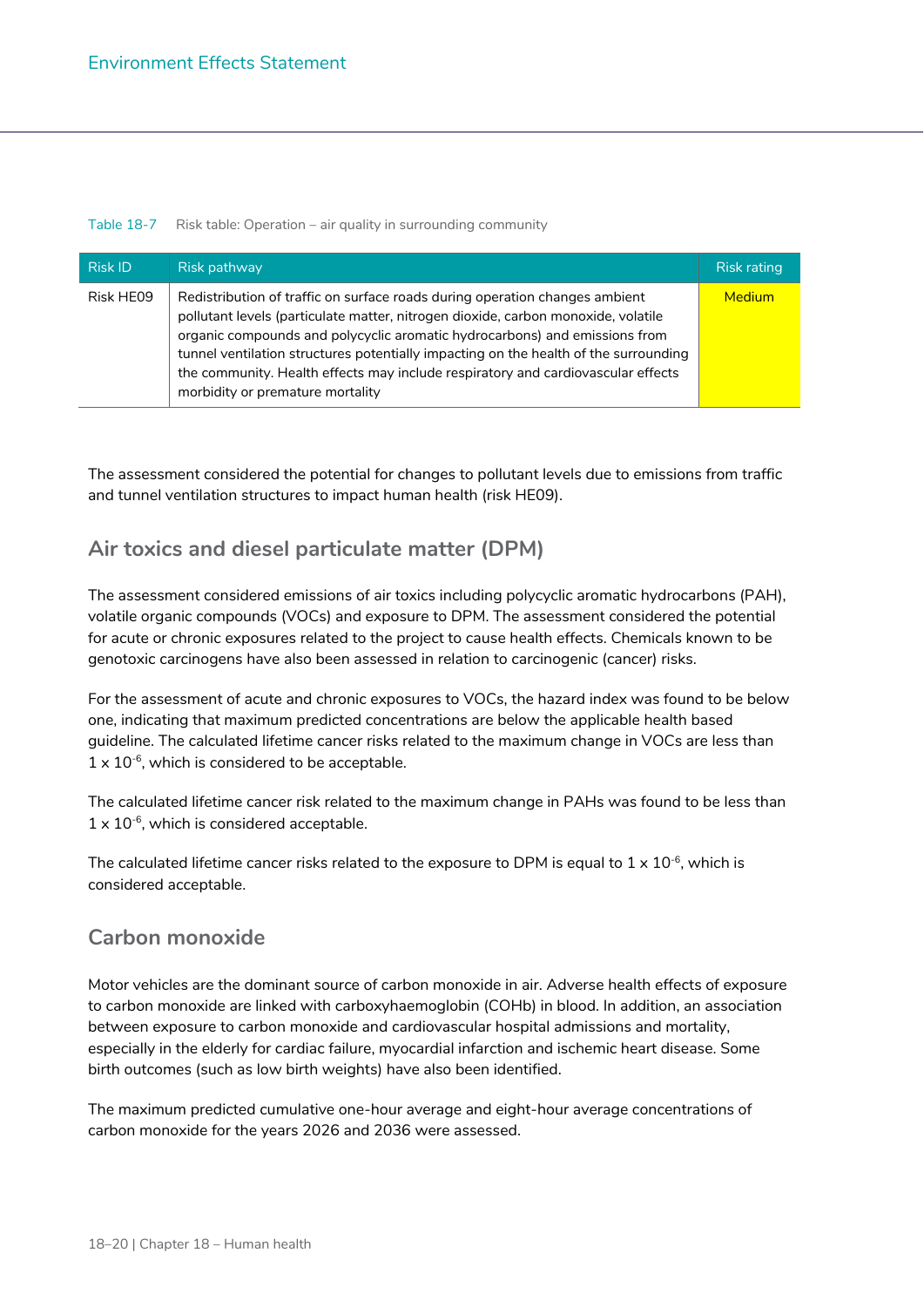

All estimated acute and chronic concentrations of carbon monoxide are predicted to be below the relevant health-based guidelines.

#### **Nitrogen dioxide**

Nitrogen dioxide can cause inflammation of the respiratory system and increase susceptibility to respiratory infection. Exposure to elevated levels of nitrogen dioxide has also been associated with increased mortality, particularly related to respiratory disease, and with increased hospital admissions for asthma and heart disease patients. Asthmatics, the elderly and people with existing cardiovascular and respiratory disease are particularly susceptible to the effects of nitrogen dioxide. The health effects related to exposure to nitrogen dioxide depend on the duration of exposure as well as the concentration.

Potential health effects related to exposure to nitrogen dioxide would be undertaken for the project using comparison with guidelines (assessing total exposures – background plus the project) and an assessment of incremental impacts on health (related to changes in air quality from the project).

#### **Conservative assessment**

For the conservative assessment, it was determined the maximum total one-hour average and maximum annual average concentrations of nitrogen dioxide are predicted to be below the relevant acute and chronic guidelines.

All calculated population risks relevant to the assessment of nitrogen dioxide impacts from the ventilation facilities and changes from the redistribution of traffic on surface roads are less than  $1 \times 10^{-5}$  and are considered to be acceptable. In addition, all calculated changes in population incidence are considered to be negligible.

Localised changes in nitrogen dioxide as a result of emissions from the project's tunnel ventilation facilities result in maximum risks that are below  $1 \times 10^{-5}$  and are not considered to require any further consideration of risk management.

Assessment of localised changes in nitrogen dioxide due to the redistribution of surface road traffic identified some locations where the maximum risks were equal to the adopted risk management level. The assessment undertaken is conservative and further assessment of more realistic exposures is required to determine if risk management measures need to be further considered in these areas as discussed below.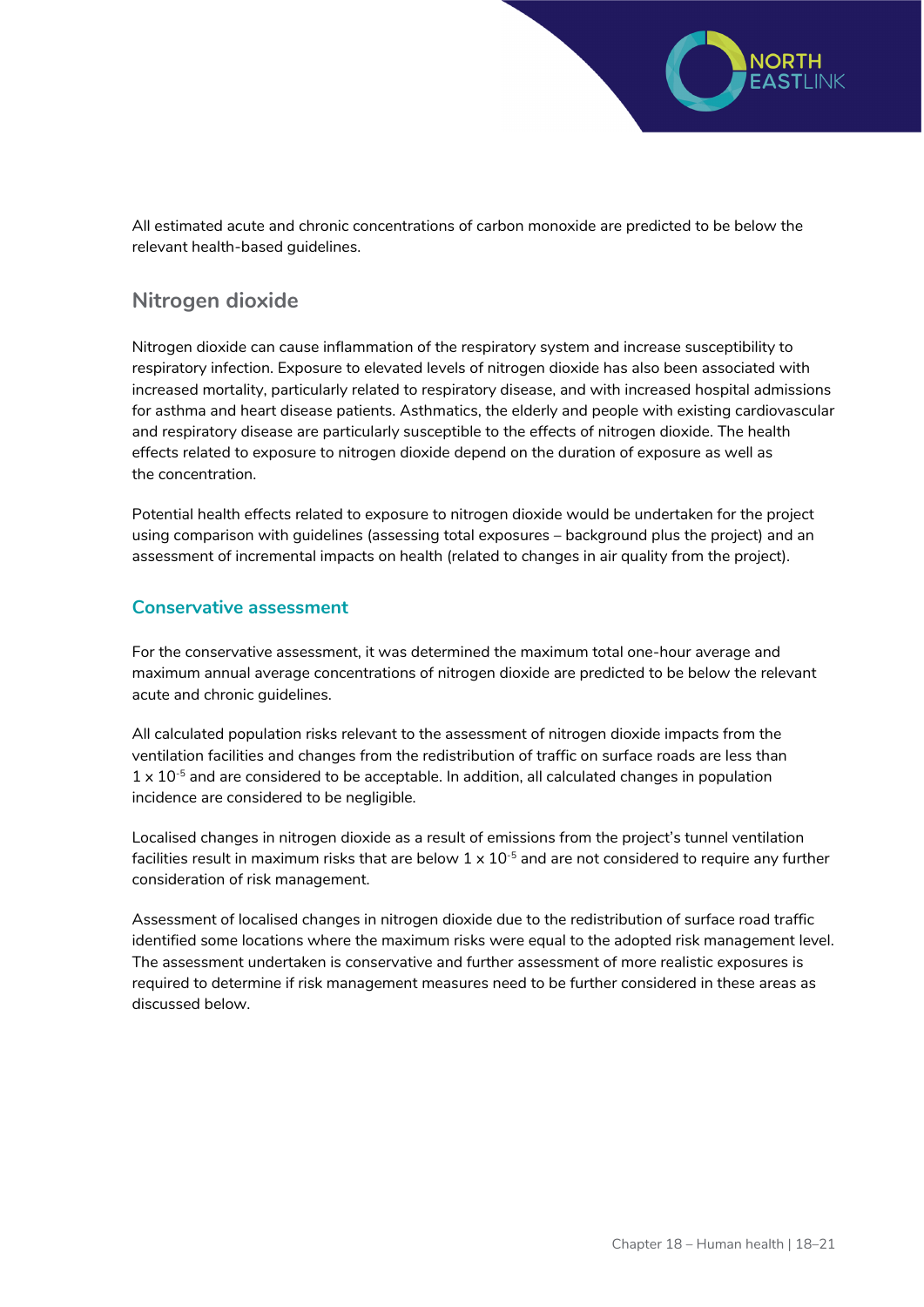#### **Realistic assessment**

For the realistic assessment, changes in nitrogen dioxide due to the project are lower than for the conservative assessment.

It was determined the maximum total one-hour average and maximum annual average concentrations of nitrogen dioxide are predicted to be below the relevant acute and chronic guidelines.

All calculated population risks relevant to the assessment of nitrogen dioxide impacts from the project's tunnel ventilation facilities and changes from the redistribution of traffic on surface roads are less than  $1 \times 10^{-5}$  and are considered to be acceptable. In addition, all calculated changes in population incidence are considered to be negligible.

Localised changes in nitrogen dioxide due to emissions from the ventilation facilities result in maximum risks that are below the adopted risk management level. The refinement of risks related to the redistribution of surface road traffic indicates the maximum risks are below the adopted risk management level.

As this relates to a more realistic assessment of the impact of vehicle emissions relevant to 2026 and 2036, no risk management measures need to be further considered in relation to localised changes in nitrogen dioxide.

#### **Particulates**

Particulate matter is a widespread air pollutant with a mixture of physical and chemical characteristics that vary by location (and source). Unlike many other pollutants, particulates comprise a broad class of diverse materials and substances, with varying morphological, chemical, physical and thermodynamic properties, with sizes that vary from less than 0.005 microns to greater than 100 microns. Particulates can be derived from natural sources such as crustal dust (soil), pollen and moulds, and other sources that include combustion and industrial processes. Secondary particulate matter is formed via atmospheric reactions of primary gaseous emissions. The gases that are the most significant contributors to secondary particulates include nitrogen oxides, ammonia, sulphur oxides, and certain organic gases (from vehicle exhausts, combustion sources and agricultural, industrial and biogenic emissions).

Numerous epidemiological studies have reported significant positive associations between particulate air pollution and adverse health outcomes, particularly mortality as well as a range of adverse cardiovascular and respiratory effects.

The assessment of particulates considered cumulative exposures (maximum 24-hour average concentration and maximum annual average concentration) and incremental exposures (population health risk and population incidence for 2026 and 2036).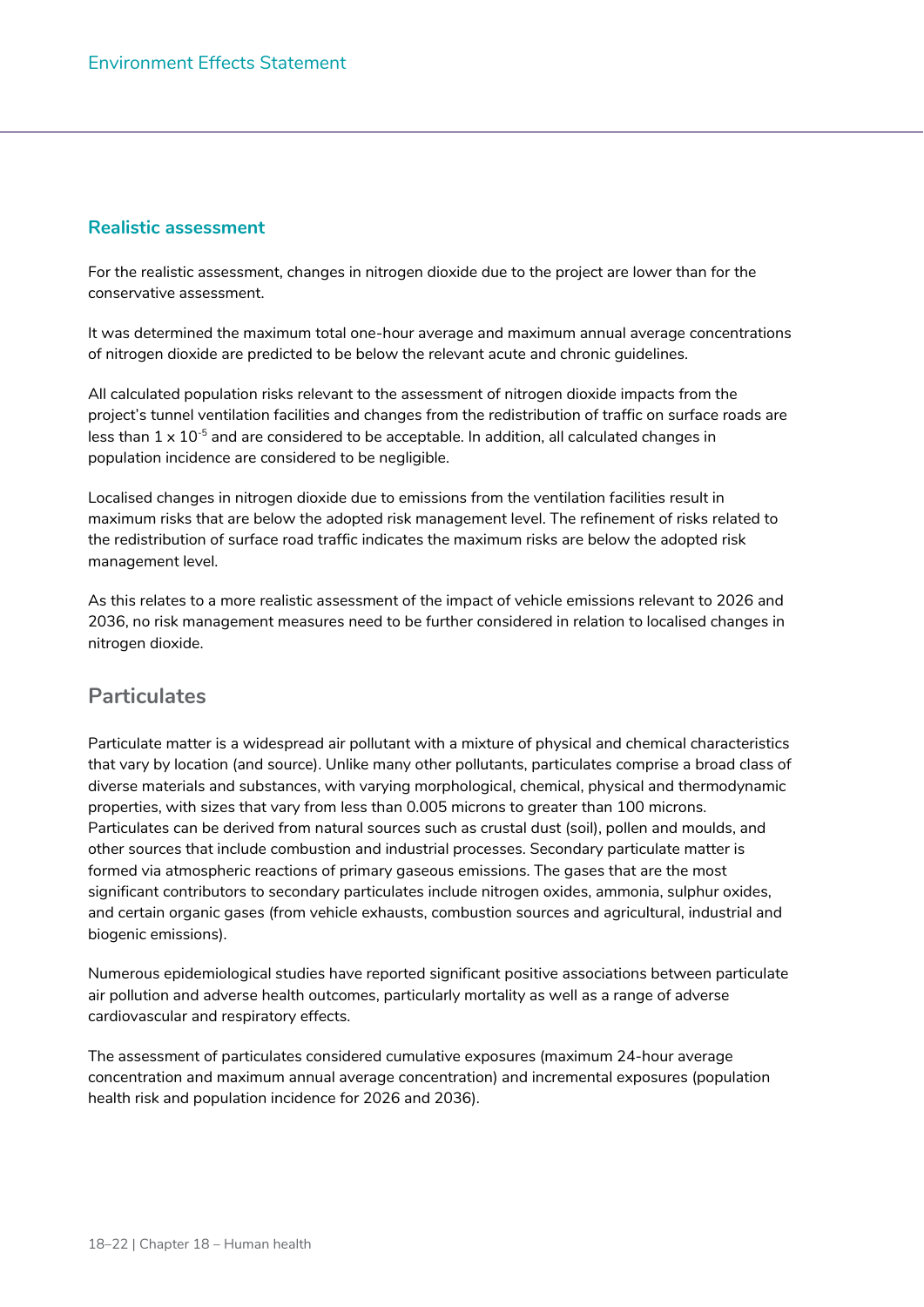

#### **Conservative assessment**

The assessment of total exposure (that is, background plus the project) of particulates determined maximum total/cumulative concentrations of  $PM_{2.5}$  from the project are above the relevant guideline for the 24-hour and annual average, regardless of the project. This is due to existing levels (background levels) of  $PM_{25}$  in the urban environment. The maximum cumulative 24-hour average and annual average concentrations of  $PM_{10}$  from the project are below the relevant guideline. The contribution of emissions from the tunnel ventilation facilities is minor and does not change existing air quality in the area. Larger changes in  $PM_{2.5}$  and  $PM_{10}$  relate to localised impacts near surface roads.

All calculated population risks relevant to the assessment of particulate matter impacts from the ventilation facilities and changes from the redistribution of traffic on surface roads are less than  $1 \times 10^{-5}$  and are considered to be acceptable. In addition, all calculated changes in population incidence are considered negligible.

Localised changes in particulate matter due to emissions from the tunnel ventilation facilities and changes from the redistribution of traffic on surface roads result in maximum risks that are not considered to require any further consideration of risk management.

#### **Realistic assessment**

For the realistic assessment, changes in particulate matter due to the project are lower than for the conservative assessment.

Assessment of total exposures to particulate matter for the realistic scenario is unchanged from the conservative assessment as the key contributor to total exposures is background.

All calculated population risks relevant to the assessment of particulate matter impacts from the ventilation facilities and changes from the redistribution of traffic on surface roads are less than  $1 \times 10^{-5}$  and are considered to be acceptable. In additional all calculated changes in population incidence are considered to be negligible.

Localised changes in particulate matter due to emissions from the tunnel ventilation facilities and changes from the redistribution of traffic on surface roads result in maximum risks that are not considered to require any further consideration of risk management.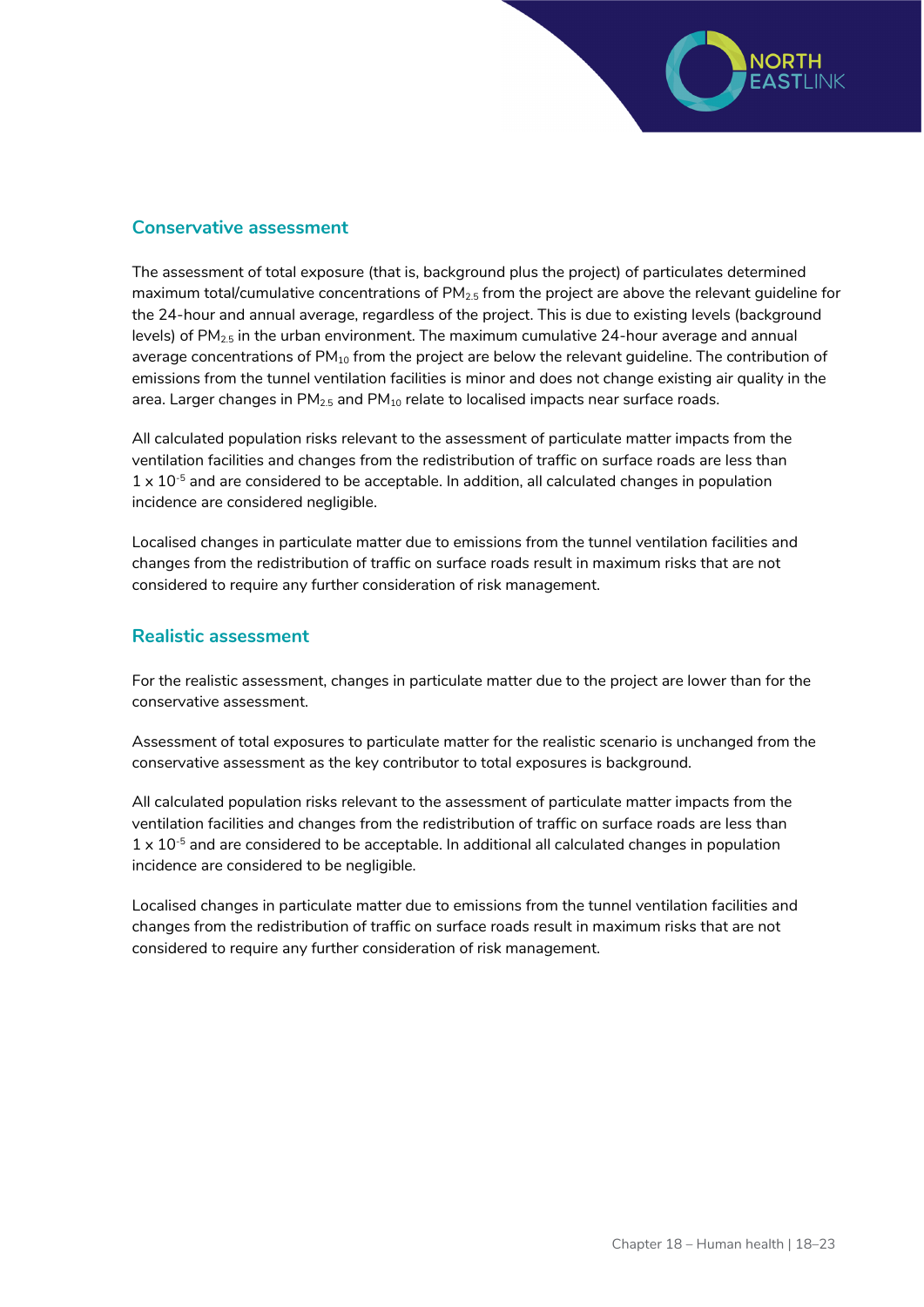#### **18.5.3 In-tunnel air quality**

The risk pathway associated with in-tunnel air quality is described in Table 18-8 and potential impacts are discussed below.

| Table 18-8 | Risk table: Operation - in-tunnel air quality |  |  |  |
|------------|-----------------------------------------------|--|--|--|
|------------|-----------------------------------------------|--|--|--|

| <b>Risk ID</b> | Risk pathway                                                                                                      | <b>Risk rating</b> |
|----------------|-------------------------------------------------------------------------------------------------------------------|--------------------|
| Risk HE08      | Tunnel operation leading to higher in car pollutant concentrations and exposures<br>by occupants using the tunnel | Low                |

The assessment considered the potential for car pollutants to impact the health of tunnel users (risk HE08).

Exposures to pollutants within tunnels vary depending on time of day, location within the tunnel and time spent within the tunnel.

For motorists, the amount of time spent in the North East Link tunnel is expected to be limited. The length of the tunnels is approximately six kilometres, which would take approximately 4.5 minutes to travel at 80 kilometres per hour. At highly congested times, or during traffic incidences, the time spent in the tunnel may double to approximately nine minutes.

The proposed in-tunnel air quality limits for carbon monoxide and nitrogen dioxide are considered adequately protective of the health of users of North East Link tunnels. In relation to exposures to particulates in the tunnel, there are no guidelines currently available to evaluate health effects of very short-duration exposures to particulates. Short-duration exposures to higher levels of particulates should be minimised by advising motorists to keep windows closed and switch ventilation to recirculation, as is currently being implemented in New South Wales.

#### **18.5.4 Social**

As described in Section 18.4.4 above, changes to access and connectivity may have implications for the wellbeing of individuals in the community. In addition, loss of access to green space may impact health and wellbeing.

The risk pathways associated with these potential changes during the project's operation are described in Table 18-9 and potential impacts are summarised below in Table 18-10. These risk pathways represent the key potential impacts of social changes to human health with a more holistic discussion presented in Technical report J – Human health.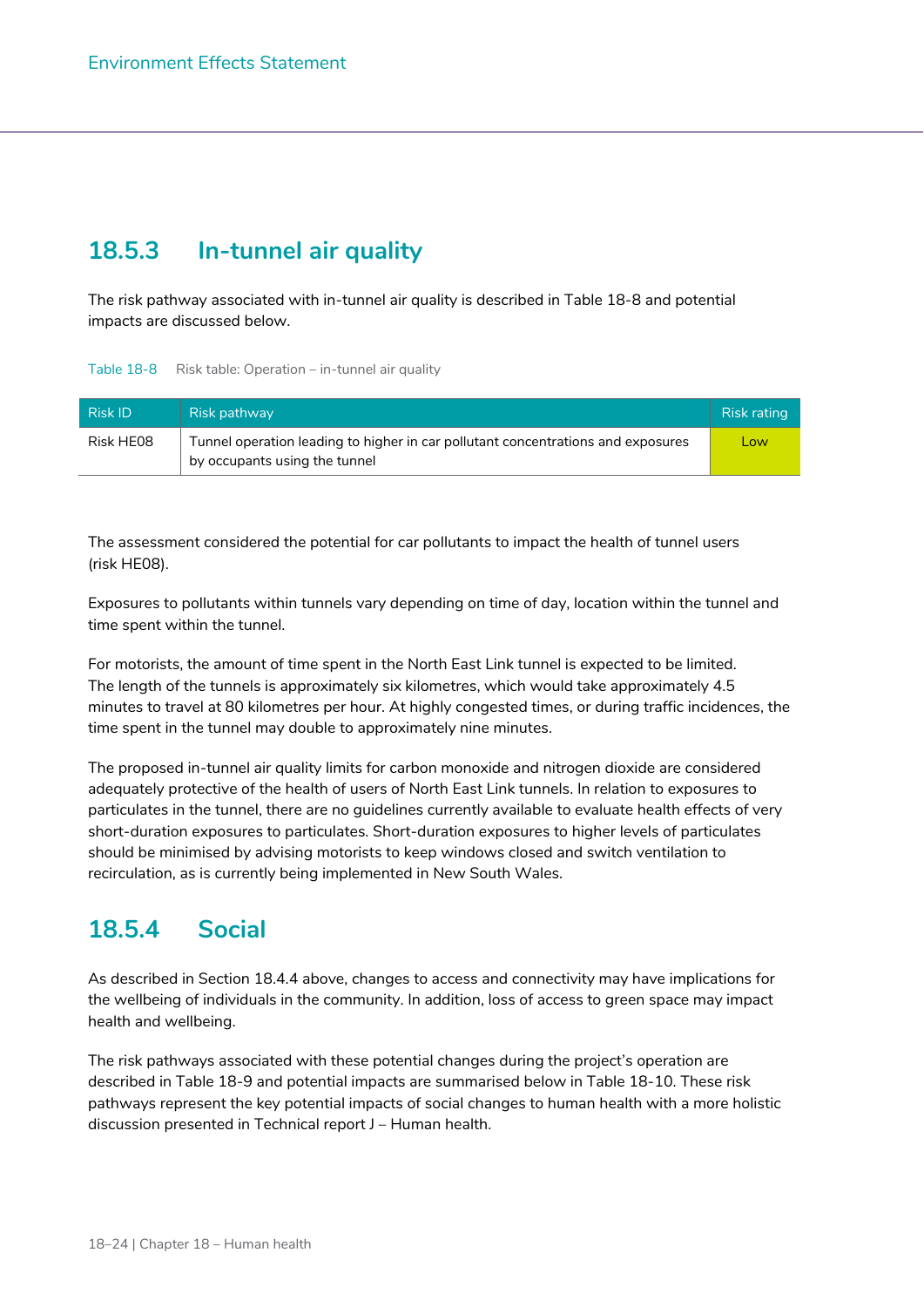

#### Table 18-9 Risk table: Operation – social

| <b>Risk ID</b> | Risk pathway                                                                                                                                                                                                                                                                        | <b>Risk rating</b>                    |
|----------------|-------------------------------------------------------------------------------------------------------------------------------------------------------------------------------------------------------------------------------------------------------------------------------------|---------------------------------------|
| Risk HE10      | Changes within the community, such as altered access or connectivity to/<br>between recreational areas and community facilities and active transport<br>infrastructure may have implications to public safety and the wellbeing of<br>individuals from the operation of the project | Low                                   |
| Risk HE11      | Changes within the community from the permanent loss of green space and<br>tree canopy areas resulting in impacts on the health and wellbeing of the<br>community.                                                                                                                  | Planned<br>(moderate)<br>consequence) |

This section of the chapter evaluates the health implications of impacts during operation based on other assessments as presented in Chapter 9 – Traffic and transport, Chapter 16 – Landscape and visual, and Chapter 17 – Social.

| <b>Key issues</b>                                                                                                                                           | <b>Findings</b>                                                                                                                                                                                                                                                                                                                                                                                                                                                                                                                                                                                                                                                                                                                                                                                                                                                                                                                                                                                                                                                                                                                                                                                                                                                                                                                                                                                                                                | Proposed management measures                                                                                                                                                                                                                                                                                                                                                                                                                                                                                                                                                                                                                                                                                                                                                 |  |
|-------------------------------------------------------------------------------------------------------------------------------------------------------------|------------------------------------------------------------------------------------------------------------------------------------------------------------------------------------------------------------------------------------------------------------------------------------------------------------------------------------------------------------------------------------------------------------------------------------------------------------------------------------------------------------------------------------------------------------------------------------------------------------------------------------------------------------------------------------------------------------------------------------------------------------------------------------------------------------------------------------------------------------------------------------------------------------------------------------------------------------------------------------------------------------------------------------------------------------------------------------------------------------------------------------------------------------------------------------------------------------------------------------------------------------------------------------------------------------------------------------------------------------------------------------------------------------------------------------------------|------------------------------------------------------------------------------------------------------------------------------------------------------------------------------------------------------------------------------------------------------------------------------------------------------------------------------------------------------------------------------------------------------------------------------------------------------------------------------------------------------------------------------------------------------------------------------------------------------------------------------------------------------------------------------------------------------------------------------------------------------------------------------|--|
| Altered access and connectivity                                                                                                                             |                                                                                                                                                                                                                                                                                                                                                                                                                                                                                                                                                                                                                                                                                                                                                                                                                                                                                                                                                                                                                                                                                                                                                                                                                                                                                                                                                                                                                                                |                                                                                                                                                                                                                                                                                                                                                                                                                                                                                                                                                                                                                                                                                                                                                                              |  |
| The potential<br>for changes to<br>access and<br>connectivity<br>during<br>operation that<br>would impact<br>public safety<br>and wellbeing<br>(risk HE10). | Once completed and operating in 2036, North East<br>$\bullet$<br>Link would significantly redistribute medium and<br>longer cross city trips away from the local and arterial<br>roads. Travel times are expected to improve, with<br>savings up to 35 minutes between the M80 Ring Road<br>and the Eastern Freeway. The project would also<br>generally reduce traffic and truck volumes on local<br>roads. Some increases in traffic are expected in some<br>feeder routes. This would provide a 'lower stress'<br>environment for pedestrians and cyclists and increase<br>time available to spend on healthy behaviours such as<br>exercise or social interactions.<br>North East Link is also forecast to reduce the total<br>$\bullet$<br>number of crashes across the north-east despite an<br>overall projected increase in vehicle kilometres<br>travelled. Improved active transport routes would also<br>reduce the need for cyclists to mix with general traffic<br>and provide improved linkages to the existing network<br>of trails and paths. This would reduce the likelihood of<br>incidents along the corridor and would improve the<br>overall amenity and comfort of these trips.<br>New and widened road and freeway infrastructure for<br>$\bullet$<br>North East Link could divide residential communities<br>during operation due to the perceived and actual<br>reduced public safety related to heavy traffic. This | The mitigation measures<br>$\bullet$<br>identified in the construction<br>section above (Section 18.4.4)<br>are relevant to relocation and<br>access to facilities.<br>To manage impacts related to<br>$\bullet$<br>severance due to reduced<br>public safety, the design of<br>the project would be required<br>to provide safe vehicle<br>movements. This would be<br>managed through<br>independent road safety<br>audits during design and after<br>construction.<br>$\bullet$<br>Impacts to community<br>feelings of severance and<br>disconnection would be<br>minimised through<br>engagement and consultation<br>with the community to<br>discuss operation (EPR SC2).<br>Impacts associated with<br>$\bullet$<br>community connectedness<br>would also be mitigated |  |

Table 18-10 Human health impacts due to social changes during operation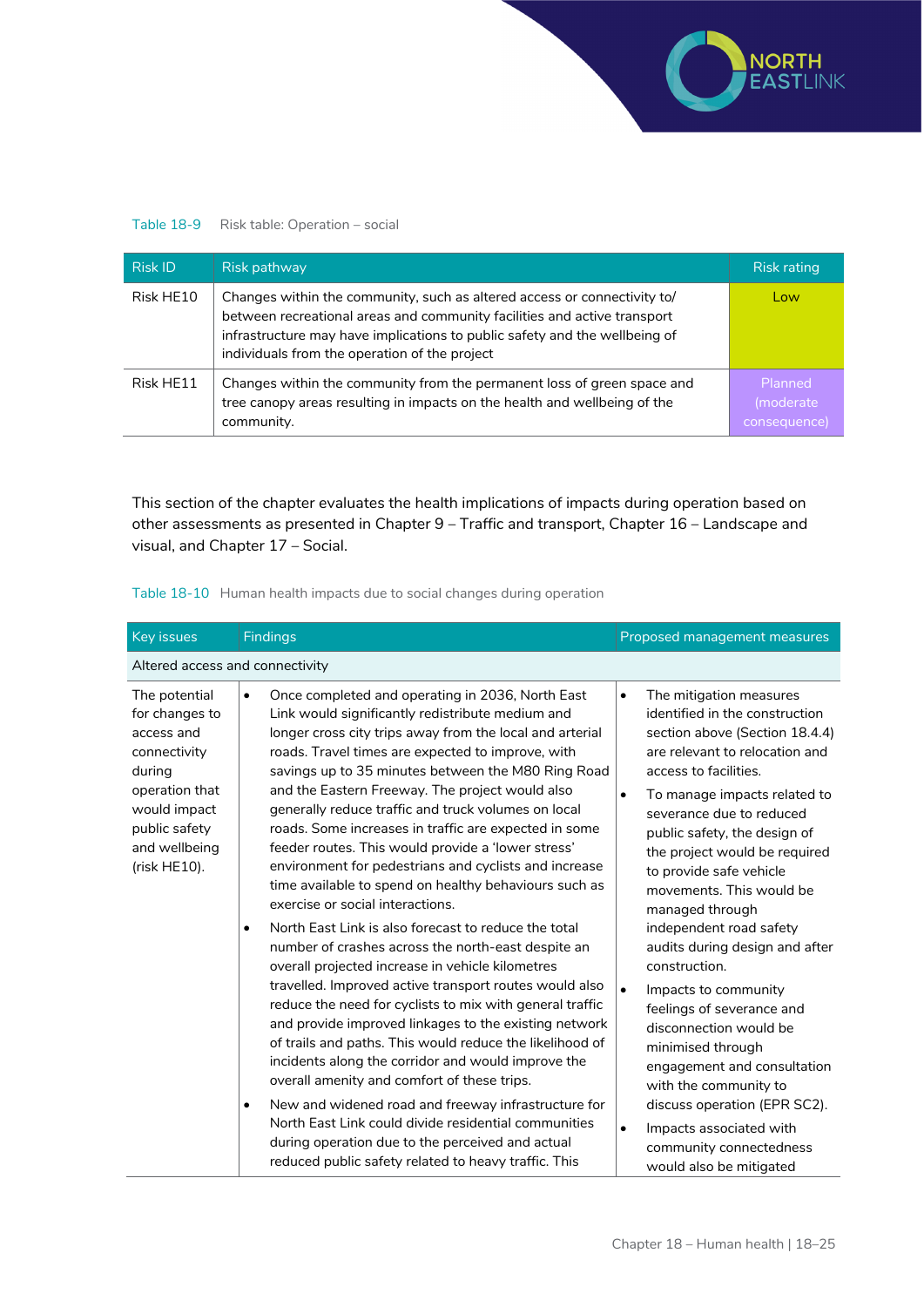| Key issues                                                                                                                                                                | <b>Findings</b>                                                                                                                                                                                                                                                                                                                                                                                                                                                                                                                                                                                                                                                                                                                                                                                                                                                                                                                                                                                                                                                                                                                                                                                                                                       | Proposed management measures                                                                                                                                                                                                                                                                                                                                                                                                                                                                                                                                                                                                                                                                                                                                                                 |
|---------------------------------------------------------------------------------------------------------------------------------------------------------------------------|-------------------------------------------------------------------------------------------------------------------------------------------------------------------------------------------------------------------------------------------------------------------------------------------------------------------------------------------------------------------------------------------------------------------------------------------------------------------------------------------------------------------------------------------------------------------------------------------------------------------------------------------------------------------------------------------------------------------------------------------------------------------------------------------------------------------------------------------------------------------------------------------------------------------------------------------------------------------------------------------------------------------------------------------------------------------------------------------------------------------------------------------------------------------------------------------------------------------------------------------------------|----------------------------------------------------------------------------------------------------------------------------------------------------------------------------------------------------------------------------------------------------------------------------------------------------------------------------------------------------------------------------------------------------------------------------------------------------------------------------------------------------------------------------------------------------------------------------------------------------------------------------------------------------------------------------------------------------------------------------------------------------------------------------------------------|
|                                                                                                                                                                           | could hinder social contact and the independent<br>mobility of children, which has been linked to adverse<br>health outcomes. However, it is noted these<br>communities are already divided by the arterial road<br>network (Rosanna, Greensborough Road and<br>Greensborough Bypass and the Eastern Freeway).<br>New emergency lanes and stopping bays on the outer<br>$\bullet$<br>carriageways would enable access for emergency<br>services and maintenance vehicles. Emergency<br>response plans and incident management procedures<br>would be implemented from the new operations<br>centre utilising the Freeway Management System<br>infrastructure. This would enable ease of access for<br>emergency services and continued safe operation to<br>other users of the freeway.<br>Upgrades to public transport including the Doncaster<br>$\bullet$<br>Busway would improve travel times and so increased<br>patronage is anticipated.                                                                                                                                                                                                                                                                                                       | through the project's Urban<br>Design Strategy (EES<br>Attachment II) which<br>prioritises performance<br>requirements to maintain and<br>enhance community<br>connectedness, health and<br>wellbeing and pride of place<br>(EPR LV1). This could occur<br>by providing regular crossing<br>points and land bridges<br>connecting the residential<br>area to the east of North East<br>Link to the western residential<br>area.                                                                                                                                                                                                                                                                                                                                                              |
| Loss of green space                                                                                                                                                       |                                                                                                                                                                                                                                                                                                                                                                                                                                                                                                                                                                                                                                                                                                                                                                                                                                                                                                                                                                                                                                                                                                                                                                                                                                                       |                                                                                                                                                                                                                                                                                                                                                                                                                                                                                                                                                                                                                                                                                                                                                                                              |
| The assessment<br>considered the<br>potential for the<br>permanent loss<br>of green space<br>to impact the<br>health and<br>wellbeing of the<br>community (risk<br>HE11). | Once the project was complete a number of open<br>$\bullet$<br>space or park areas would be changed. In the short<br>term this may affect active lifestyle access and use of<br>these areas, but it is expected that people would adapt<br>to these changes and/or find alternatives.<br>$\bullet$<br>The visual amenity of green spaces would be impacted<br>by the presence of new and amended infrastructure<br>(including new roadways, ventilation facilities,<br>substations, bridges and drainage channels). These<br>impacts, however, are typically of short duration as<br>most people adapt to changes in the visual landscape,<br>particularly within an already urbanised area. As a<br>result, most changes in visual impacts are not<br>expected to have a significant impact on the health of<br>the community.<br>During operation it is not expected that availability of<br>$\bullet$<br>sporting facilities and clubs would be reduced.<br>Depending on where the facilities are relocated, it is<br>possible that if facilities were located further from their<br>existing location that some users from the immediate<br>surrounding area may not be prepared to travel the<br>additional distance to access other facilities. | Where recreation facilities are<br>$\bullet$<br>displaced, local councils and<br>relevant Victorian<br>Government authorities would<br>be consulted to identify<br>relocation opportunities with<br>the objective of<br>accommodating displaced<br>facilities and maintaining the<br>continuity of those<br>recreational activities, where<br>practicable (EPR SC4).<br>The project's Urban Design<br>$\bullet$<br>Strategy (EES Attachment II)<br>looks to maximise<br>opportunities to enhance<br>public amenity, open space<br>and facilities, and to avoid or<br>minimise landscape and visual<br>impacts. The project would be<br>required to develop Urban<br>Design and Landscape Plans<br>to demonstrate the design is<br>in accordance with the Urban<br>Design Strategy (EPR LV1). |